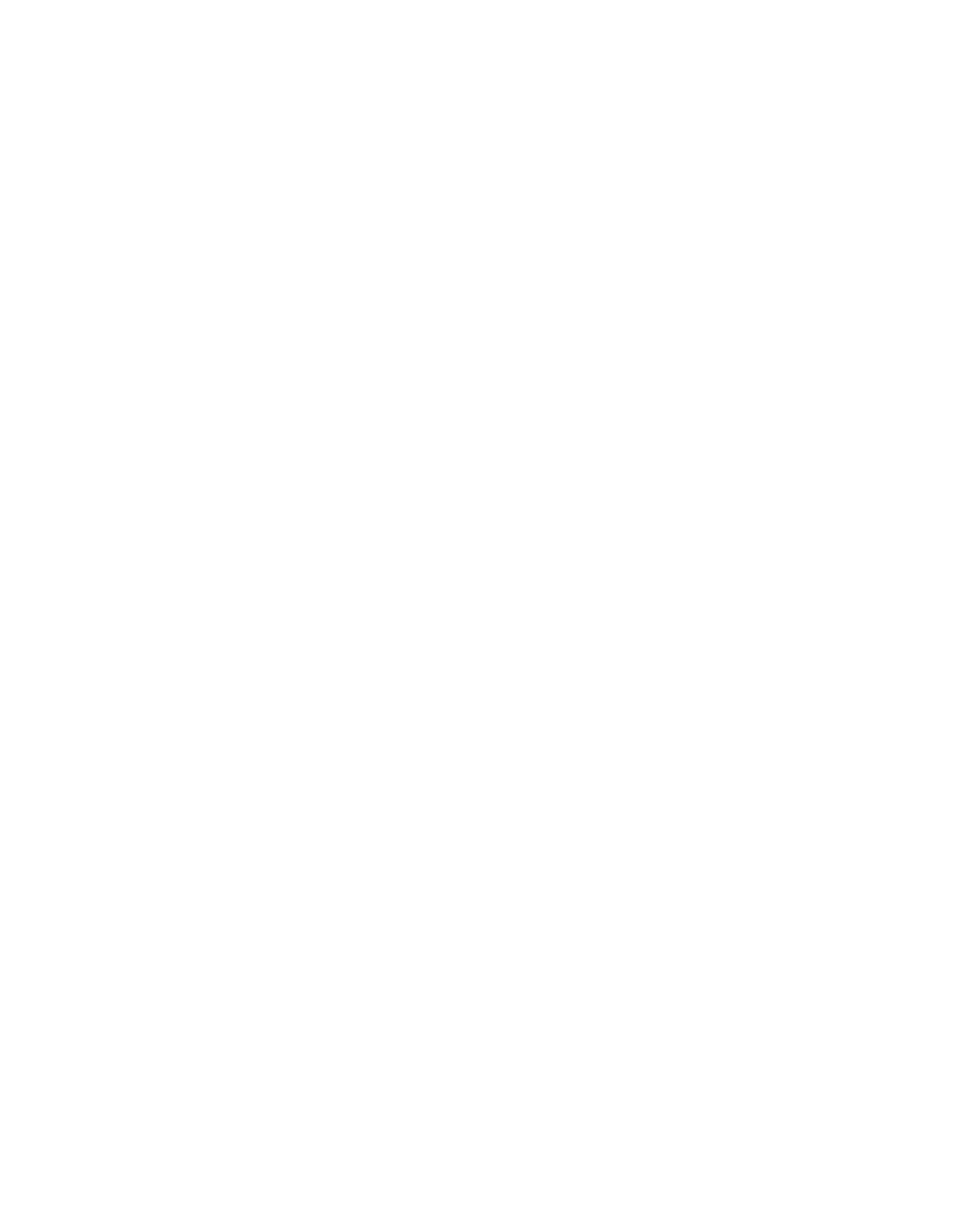# OVERVIEW OF THE REPORT

### **INTRODUCTION**

On the brink of war, and in front of the whole world, the United States government asserted that Saddam Hussein had reconstituted his nuclear weapons program, had biological weapons and mobile biological weapon production facilities, and had stockpiled and was producing chemical weapons. All of this was based on the assessments of the U.S. Intelligence Community. And not one bit of it could be confirmed when the war was over.

While the intelligence services of many other nations also thought that Iraq had weapons of mass destruction, in the end it was the United States that put its credibility on the line, making this one of the most public—and most damaging—intelligence failures in recent American history.

This failure was in large part the result of analytical shortcomings; intelligence analysts were too wedded to their assumptions about Saddam's intentions. But it was also a failure on the part of those who collect intelligence— CIA's and the Defense Intelligence Agency's (DIA) spies, the National Security Agency's (NSA) eavesdroppers, and the National Geospatial-Intelligence Agency's (NGA) imagery experts.<sup>\*</sup> In the end, those agencies collected precious little intelligence for the analysts to analyze, and much of what they did collect was either worthless or misleading. Finally, it was a failure to communicate effectively with policymakers; the Intelligence Community didn't adequately explain just how little good intelligence it had—or how much its assessments were driven by assumptions and inferences rather than concrete evidence.

Was the failure in Iraq typical of the Community's performance? Or was Iraq, as one senior intelligence official told the Commission, a sort of "perfect storm"—a one-time breakdown caused by a rare confluence of events that conspired to create a bad result? In our view, it was neither.

<sup>\*</sup> While we have attempted to write this report in a way that is accessible to those not acquainted with the world of intelligence, we have included a primer on the U.S. Intelligence Community at Appendix C of this report for readers who are new to the subject.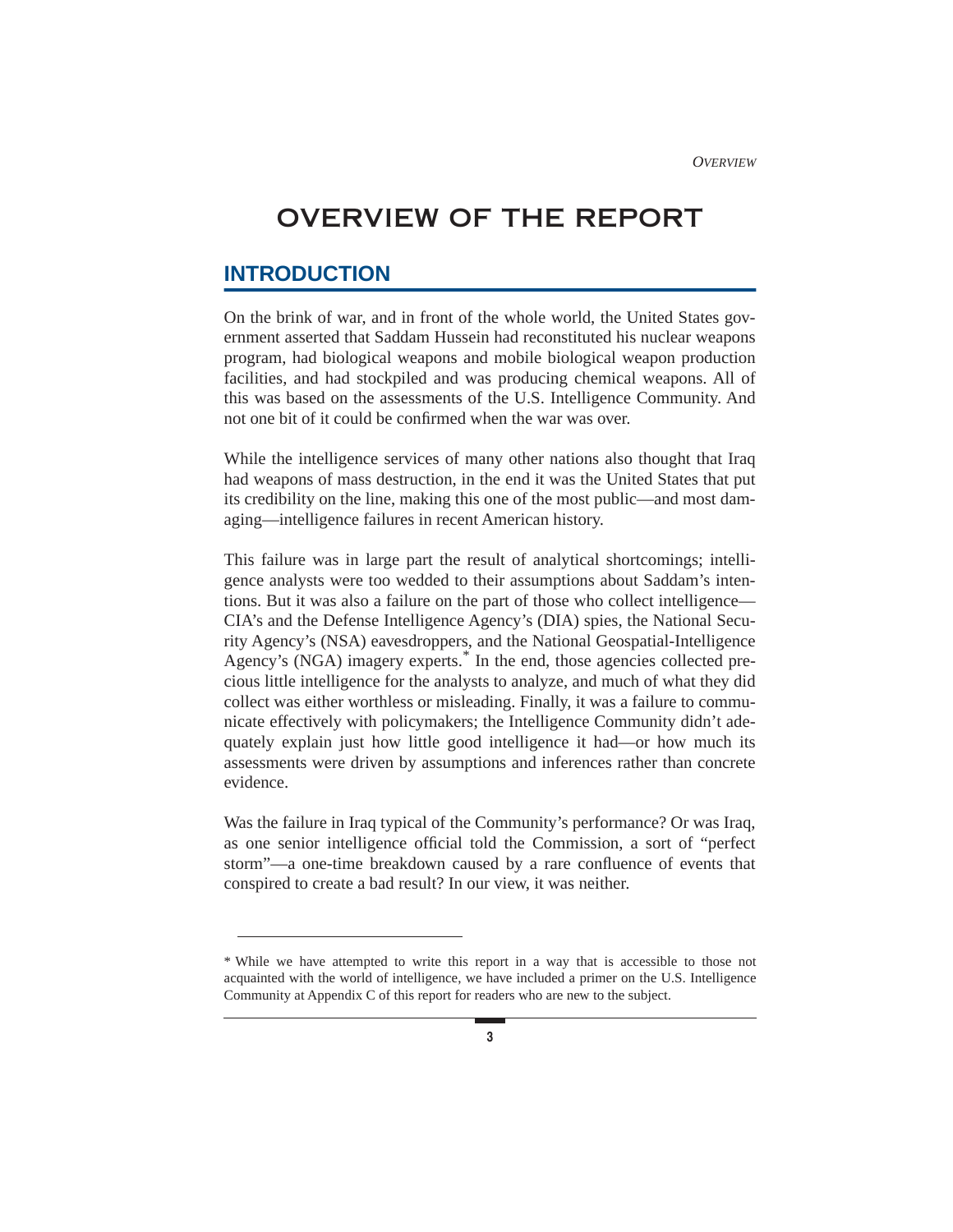The failures we found in Iraq are not repeated everywhere. The Intelligence Community played a key role, for example, in getting Libya to renounce weapons of mass destruction and in exposing the long-running A.Q. Khan nuclear proliferation network. It is engaged in imaginative, successful (and highly classified) operations in many parts of the world. Tactical support to counterterrorism efforts is excellent, and there are signs of a boldness that would have been unimaginable before September 11, 2001.

But neither was Iraq a "perfect storm." The flaws we found in the Intelligence Community's Iraq performance are still all too common. Across the board, the Intelligence Community knows disturbingly little about the nuclear programs of many of the world's most dangerous actors. In some cases, it knows less now than it did five or ten years ago. As for biological weapons, despite years of Presidential concern, the Intelligence Community has struggled to address this threat.

To be sure, the Intelligence Community is full of talented, dedicated people. But they seem to be working harder and harder just to maintain a *status quo* that is increasingly irrelevant to the new challenges presented by weapons of mass destruction. Our collection agencies are often unable to gather intelligence on the very things we care the most about. Too often, analysts simply accept these gaps; they do little to help collectors identify new opportunities, and they do not always tell decisionmakers just how limited their knowledge really is.

Taken together, these shortcomings reflect the Intelligence Community's struggle to confront an environment that has changed radically over the past decade. For almost 50 years after the passage of the National Security Act of 1947, the Intelligence Community's resources were overwhelmingly trained on a single threat—the Soviet Union, its nuclear arsenal, its massive conventional forces, and its activities around the world. By comparison, today's priority intelligence targets are greater in number (there are dozens of entities that could strike a devastating blow against the United States) and are often more diffuse in character (they include not only states but also nebulous transnational terror and proliferation networks). What's more, some of the weapons that would be most dangerous in the hands of terrorists or rogue nations are difficult to detect. Much of the technology, equipment, and materials necessary to develop biological and chemical weapons, for example, also has legitimate commercial applications. Biological weapons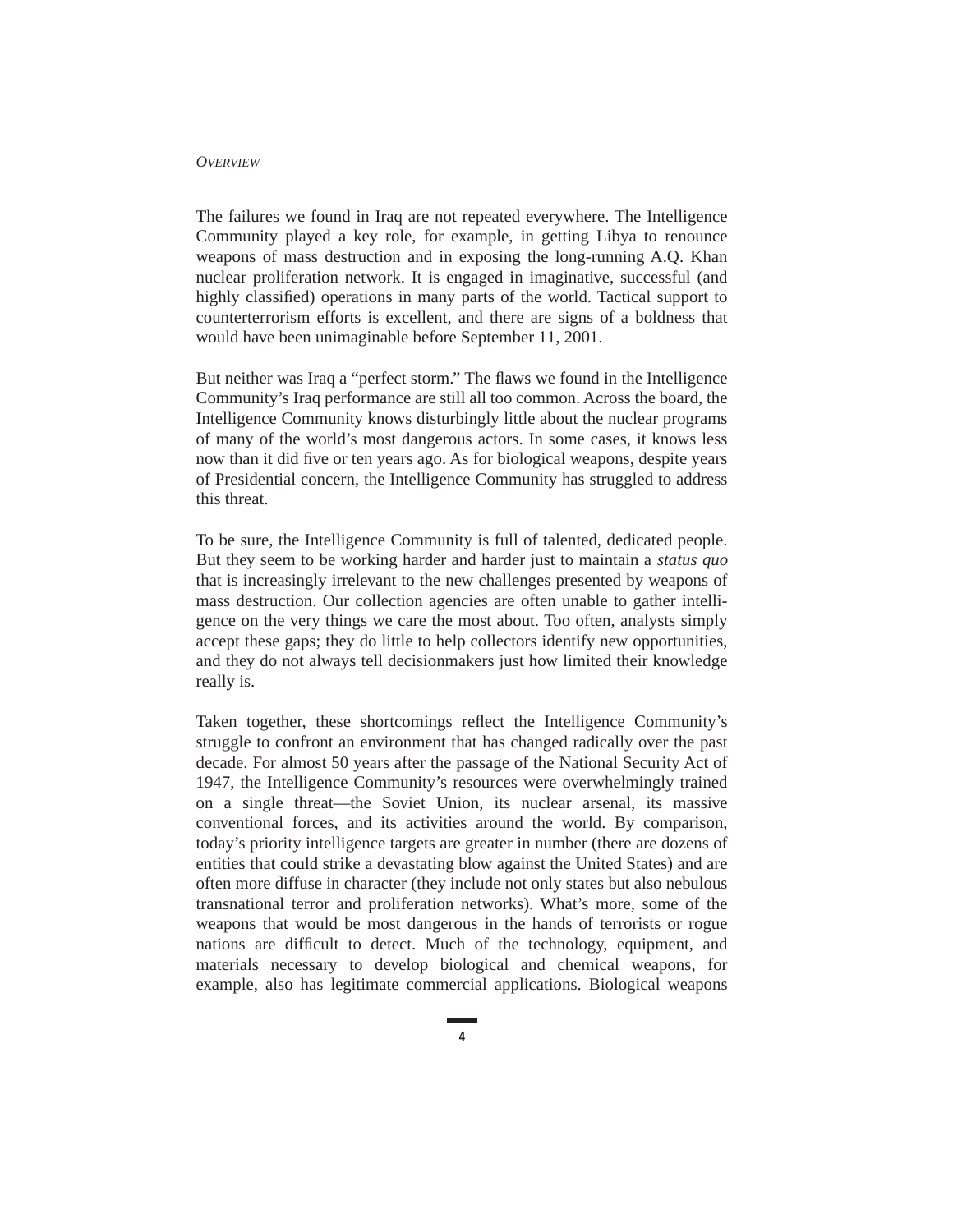themselves can be built in small-scale facilities that are easy to conceal, and weapons-grade uranium can be effectively shielded from traditional detection techniques. At the same time, advances in technology have made the job of technical intelligence collection exceedingly difficult.

The demands of this new environment can only be met by broad and deep change in the Intelligence Community. The Intelligence Community we have today is buried beneath an avalanche of demands for "current intelligence" the pressing need to meet the tactical requirements of the day. Current intelligence in support of military and other action is necessary, of course. But we also need an Intelligence Community with *strategic* capabilities: it must be equipped to develop long-term plans for penetrating today's difficult targets, and to identify political and social trends shaping the threats that lie over the horizon. We can imagine no threat that demands greater strategic focus from the Intelligence Community than that posed by nuclear, biological, and chemical weapons.

The Intelligence Community is also fragmented, loosely managed, and poorly coordinated; the 15 intelligence organizations are a "Community" in name only and rarely act with a unity of purpose. What we need is an Intelligence Community that is *integrated*: the Community's leadership must be capable of allocating and directing the Community's resources in a coordinated way. The strengths of our distinct collection agencies must be brought to bear together on the most difficult intelligence problems. At the same time we need a Community that preserves diversity of analysis, and that encourages structured debate among agencies and analysts over the interpretation of information.

Perhaps above all, the Intelligence Community is too slow to change the way it does business. It is reluctant to use new human and technical collection methods; it is behind the curve in applying cutting-edge technologies; and it has not adapted its personnel practices and incentives structures to fit the needs of a new job market. What we need is an Intelligence Community that is flexible—able to respond nimbly to an ever-shifting threat environment and to the rapid pace of today's technological changes.

In short, to succeed in confronting today's and tomorrow's threats, the Intelligence Community must be transformed—a goal that would be difficult to meet even in the best of all possible worlds. And we do not live in the best of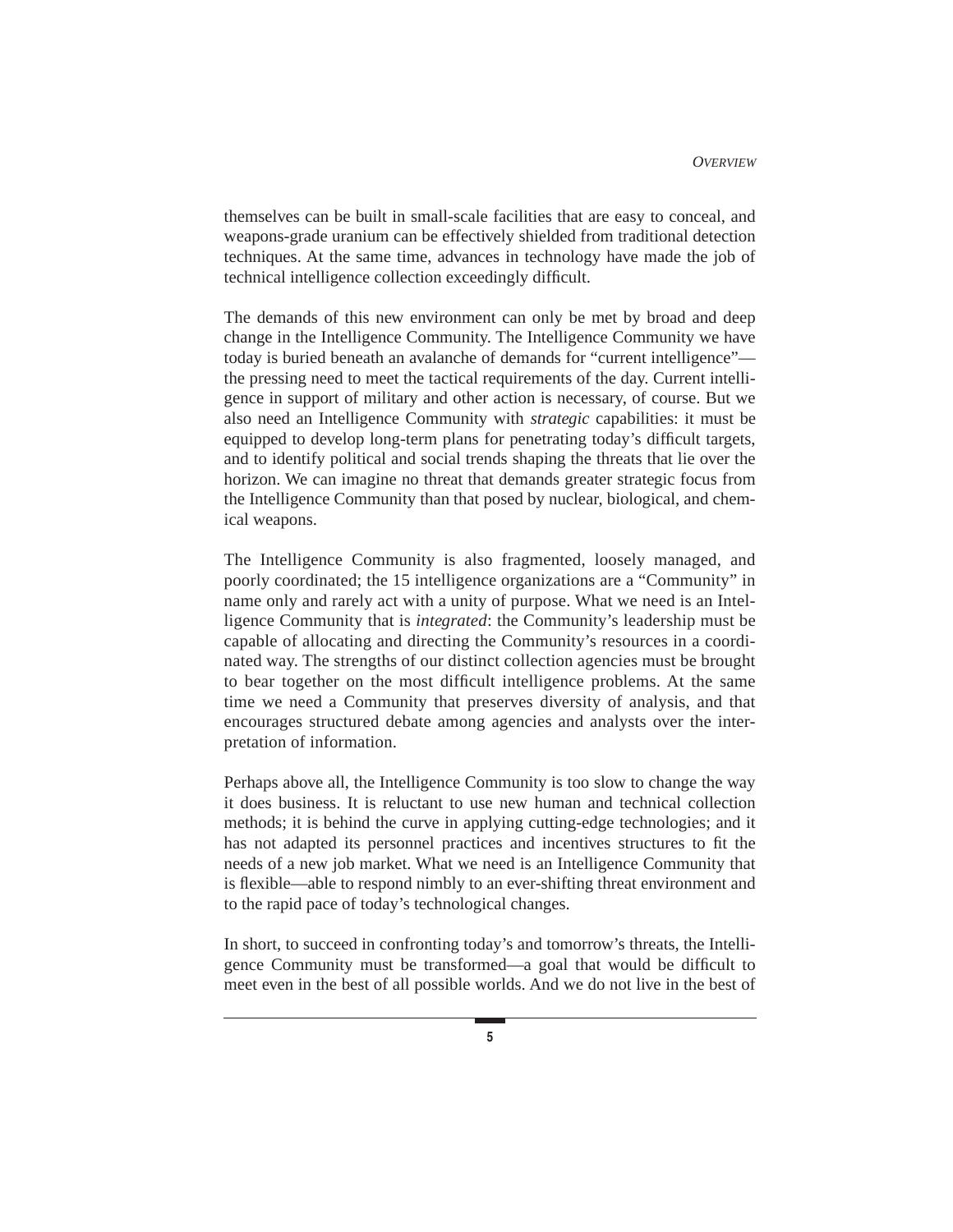worlds. The CIA and NSA may be sleek and omniscient in the movies, but in real life they and other intelligence agencies are vast government bureaucracies. They are bureaucracies filled with talented people and armed with sophisticated technological tools, but talent and tools do not suspend the iron laws of bureaucratic behavior. Like government bodies everywhere, intelligence agencies are prone to develop self-reinforcing, risk averse cultures that take outside advice badly. While laudable steps were taken to improve our intelligence agencies after September 11, 2001, the agencies have done less in response to the failures over Iraq, and we believe that many within those agencies do not accept the conclusion that we reached after our year of study: that the Community needs fundamental change if it is to successfully confront the threats of the  $21<sup>st</sup>$  century.

We are not the first to say this. Indeed, commission after commission has identified some of the same fundamental failings we see in the Intelligence Community, usually to little effect. The Intelligence Community is a closed world, and many insiders admitted to us that *it has an almost perfect record of resisting external recommendations.* 

But the present moment offers an unprecedented opportunity to overcome this resistance. About halfway through our inquiry, Congress passed the *Intelligence Reform and Terrorism Prevention Act of 2004*, which became a sort of a *deus ex machina* in our deliberations. The act created a Director of National Intelligence (DNI). The DNI's role could have been a purely coordinating position, with a limited staff and authority to match. Or it could have been something closer to a "Secretary of Intelligence," with full authority over the principal intelligence agencies and clear responsibility for their actions which also might well have been consistent with a small bureaucratic superstructure. In the end, the DNI created by the intelligence reform legislation was neither of these things; the office is given broad responsibilities but only ambiguous authorities. While we might have chosen a different solution, we are not writing on a blank slate. So our focus has been in large part on how to make the new intelligence structure work, and in particular on giving the DNI tools (and support staff) to match his large responsibilities.

We are mindful, however, that there is a serious risk in creating too large a bureaucratic structure to serve the DNI: the risk that decisionmaking in the field, which sometimes requires quick action, will be improperly delayed. Balancing these two imperatives—necessary agility of operational execution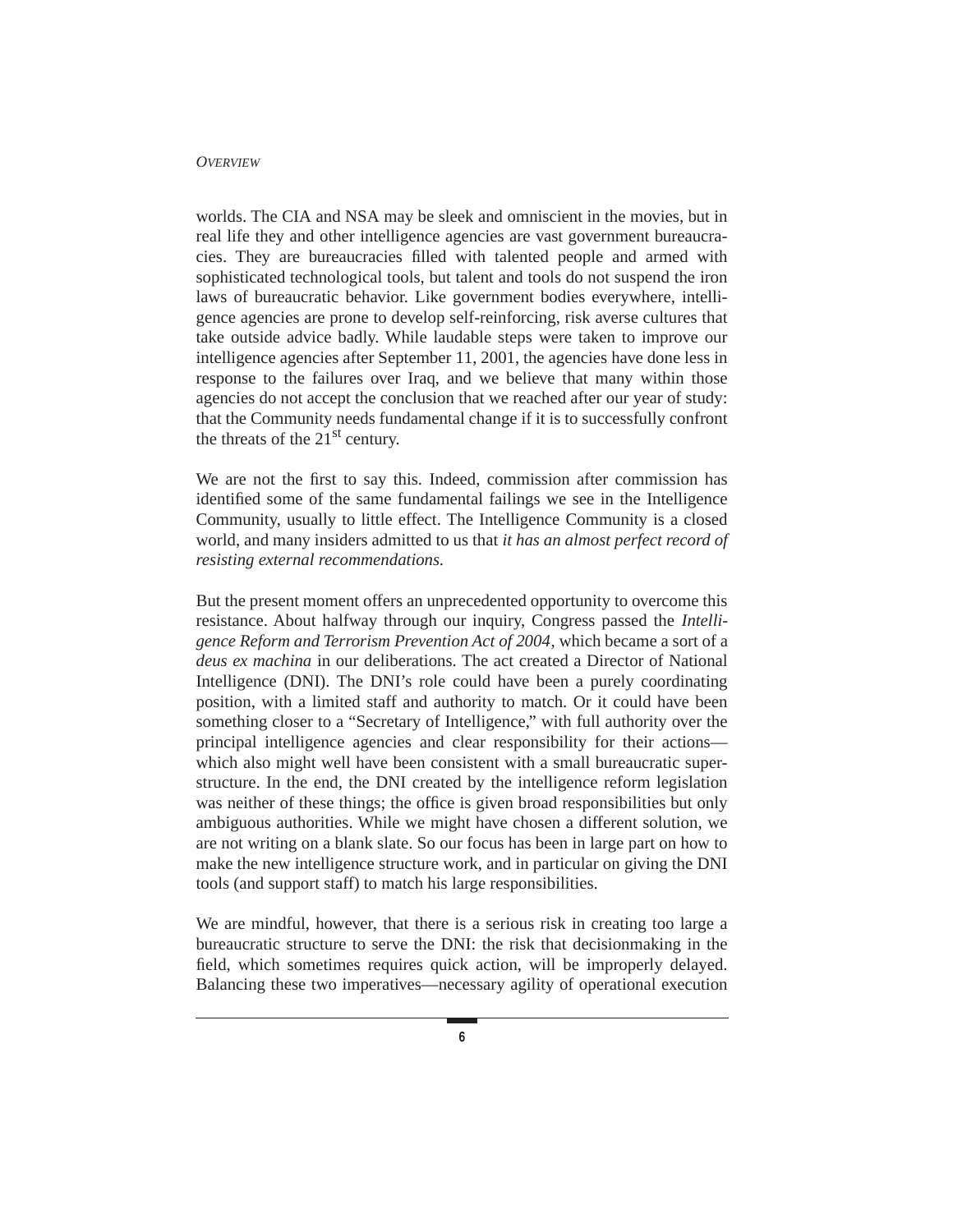and thoughtful coordination of intelligence activities—is, in our view, the DNI's greatest challenge.

In considering organizational issues, we did not delude ourselves that organizational structure alone can solve problems. More than many parts of government, the culture of the Intelligence Community is formed in the field, where organizational changes at headquarters are felt only lightly. We understand the limits of organizational change, and many of our recommendations go beyond organizational issues and would, if enacted, directly affect the way that intelligence is collected and analyzed. But we regret that we were not able to make such detailed proposals for some of the most important technical collection agencies, such as NSA and NGA. For those agencies, and for the many other issues that we could only touch upon, we must trust that our broader institutional recommendations will enable necessary reform. The DNI that we envision will have the budget and management tools to dig deep into the culture of each agency and to force changes where needed.

This Overview—and, in far more detail, the report that follows—offers our conclusions on what needs to be done. We begin by describing the results of our case studies—which include Iraq, Libya, Afghanistan, and others—and the lessons they teach about the Intelligence Community's current capabilities and weaknesses. We then offer our recommendations for reform based upon those lessons.

Three final notes before proceeding. First, our main tasks were to find out how the Intelligence Community erred in Iraq and to recommend changes to avoid such errors in the future. This is a task that often lends itself to hubris and to second-guessing, and we have been humbled by the difficult judgments that had to be made about Iraq and its weapons programs. We are humbled too by the complexity of the management and technical challenges intelligence professionals face today. We recommend substantial changes, and we believe deeply that such changes are necessary, but we recognize that other reasonable observers could come to a different view on some of these questions.

Second, no matter how much we improve the Intelligence Community, weapons of mass destruction will continue to pose an enormous threat. Intelligence will always be imperfect and, as history persuades us, surprise can never be completely prevented. Moreover, we cannot expect spies, satellites, and analysts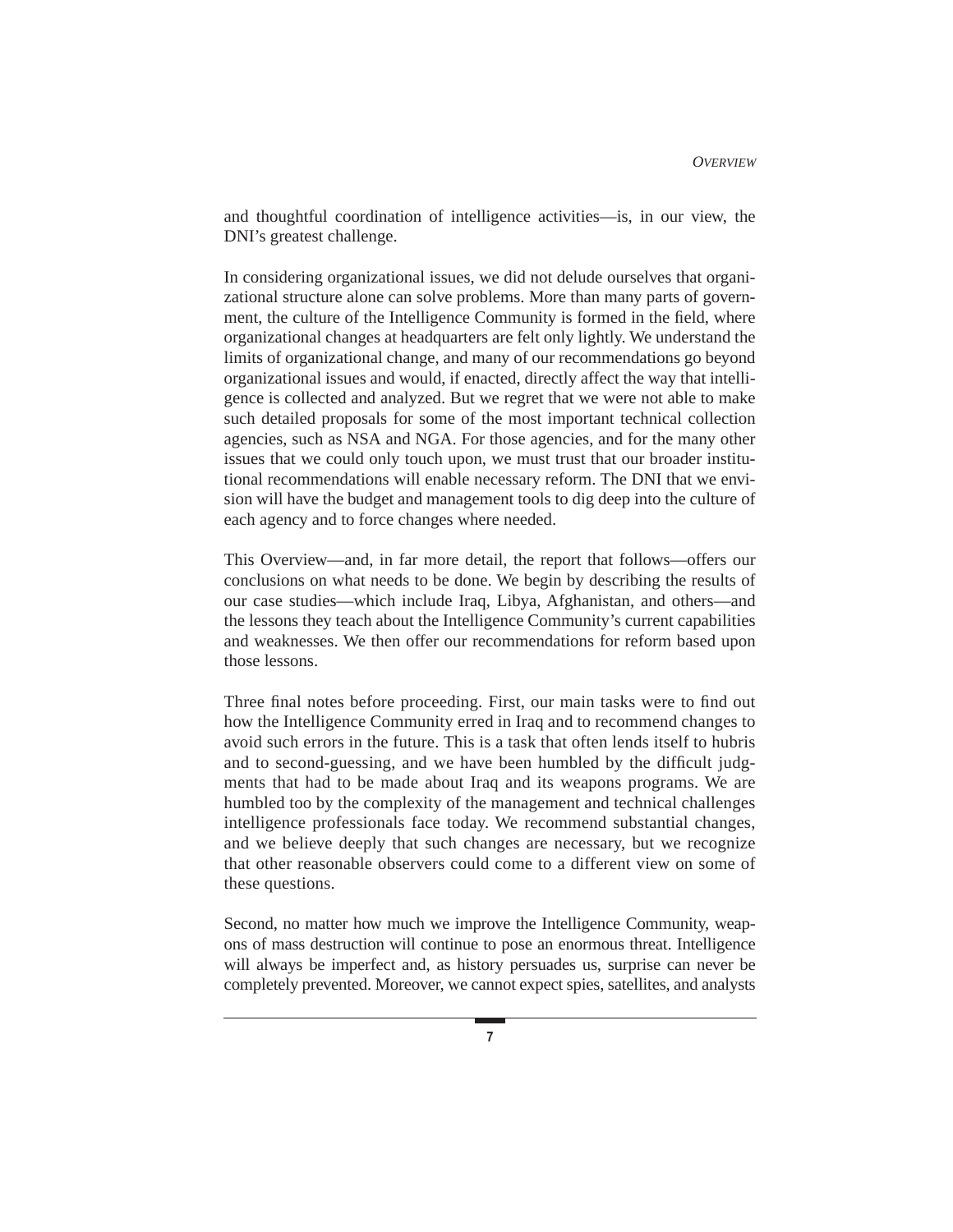to constitute our only defense. As our biological weapons recommendations make abundantly clear, all national capabilities—regulatory, military, and diplomatic—must be used to combat proliferation.

Finally, we emphasize two points about the scope of this Commission's charter, particularly with respect to the Iraq question. First, we were *not* asked to determine whether Saddam Hussein had weapons of mass destruction. That was the mandate of the Iraq Survey Group; our mission is to investigate the reasons why the Intelligence Community's pre-war assessments were so different from what the Iraq Survey Group found after the war. Second, we were not authorized to investigate how policymakers used the intelligence assessments they received from the Intelligence Community. Accordingly, while we interviewed a host of current and former policymakers during the course of our investigation, the purpose of those interviews was to learn about how the Intelligence Community reached and communicated its judgments about Iraq's weapons programs—not to review how policymakers subsequently used that information.

## **LOOKING BACK: CASE STUDIES IN FAILURE AND SUCCESS**

Our first task was to evaluate the Intelligence Community's performance in assessing the nuclear, biological, and chemical weapons activities of three countries: Iraq, Afghanistan, and Libya. In addition, we studied U.S. capabilities against other pressing intelligence problems—including Iran, North Korea, Russia, China, and terrorism. We wanted a range of studies so we would not judge the Intelligence Community solely on its handling of Iraq, which was—however important—a single intelligence target. In all, the studies paint a representative picture. It is the picture of an Intelligence Community that urgently needs to be changed.

### **Iraq: An Overview**

In October 2002, at the request of members of Congress, the National Intelligence Council produced a National Intelligence Estimate (NIE)—the most authoritative intelligence assessment produced by the Intelligence Community—which concluded that Iraq was reconstituting its nuclear weapons program and was actively pursuing a nuclear device. According to the exhaustive study of the Iraq Survey Group, this assessment was almost com-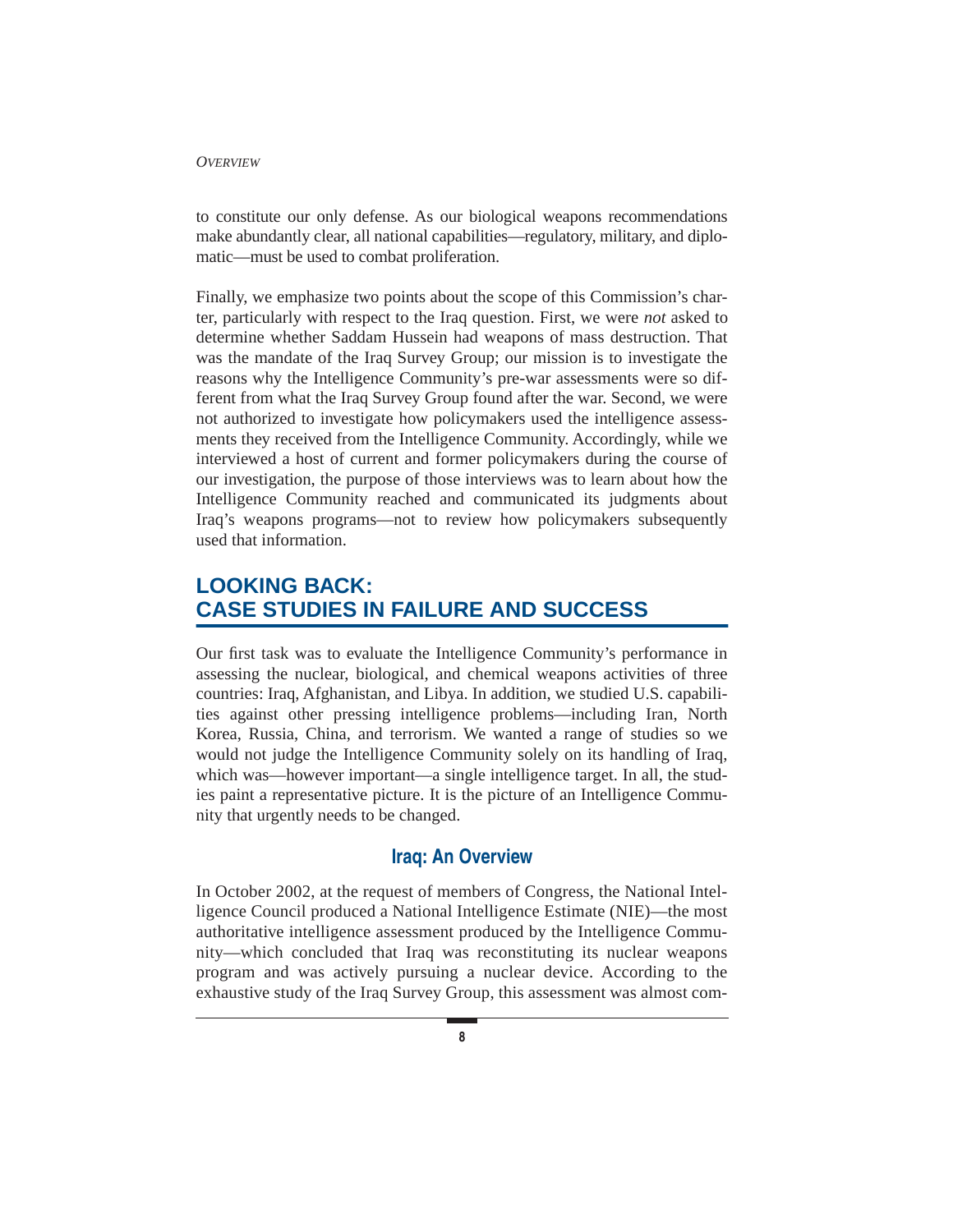pletely wrong. The NIE said that Iraq's biological weapons capability was larger and more advanced than before the Gulf War and that Iraq possessed mobile biological weapons production facilities. This was wrong. The NIE further stated that Iraq had renewed production of chemical weapons, including mustard, sarin, GF, and VX, and that it had accumulated chemical stockpiles of between 100 and 500 metric tons. All of this was also wrong. Finally, the NIE concluded that Iraq had unmanned aerial vehicles that were probably intended for the delivery of biological weapons, and ballistic missiles that had ranges greater than the United Nations' permitted 150 kilometer range. In truth, the aerial vehicles were not for biological weapons; some of Iraq's missiles were, however, capable of traveling more than 150 kilometers. The Intelligence Community's Iraq assessments were, in short, riddled with errors.

Contrary to what some defenders of the Intelligence Community have since asserted, these errors were *not* the result of a few harried months in 2002. Most of the fundamental errors were made and communicated to policymakers well before the now-infamous NIE of October 2002, and were not corrected in the months between the NIE and the start of the war. They were not isolated or random failings. Iraq had been an intelligence challenge at the forefront of U.S. attention for over a decade. It was a known adversary that had already fought one war with the United States and seemed increasingly likely to fight another. But, after ten years of effort, the Intelligence Community still had no good intelligence on the status of Iraq's weapons programs. Our full report examines these issues in detail. Here we limit our discussion to the central lessons to be learned from this episode.

The first lesson is that the Intelligence Community cannot analyze and disseminate information that it does not have. The Community's Iraq assessment was crippled by its inability to collect meaningful intelligence on Iraq's nuclear, biological, and chemical weapons programs. The second lesson follows from the first: lacking good intelligence, analysts and collectors fell back on old assumptions and inferences drawn from Iraq's past behavior and intentions.

The Intelligence Community had learned a hard lesson after the 1991 Gulf War, which revealed that the Intelligence Community's pre-war assessments had underestimated Iraq's nuclear program and had failed to identify all of its chemical weapons storage sites. Shaken by the magnitude of their errors,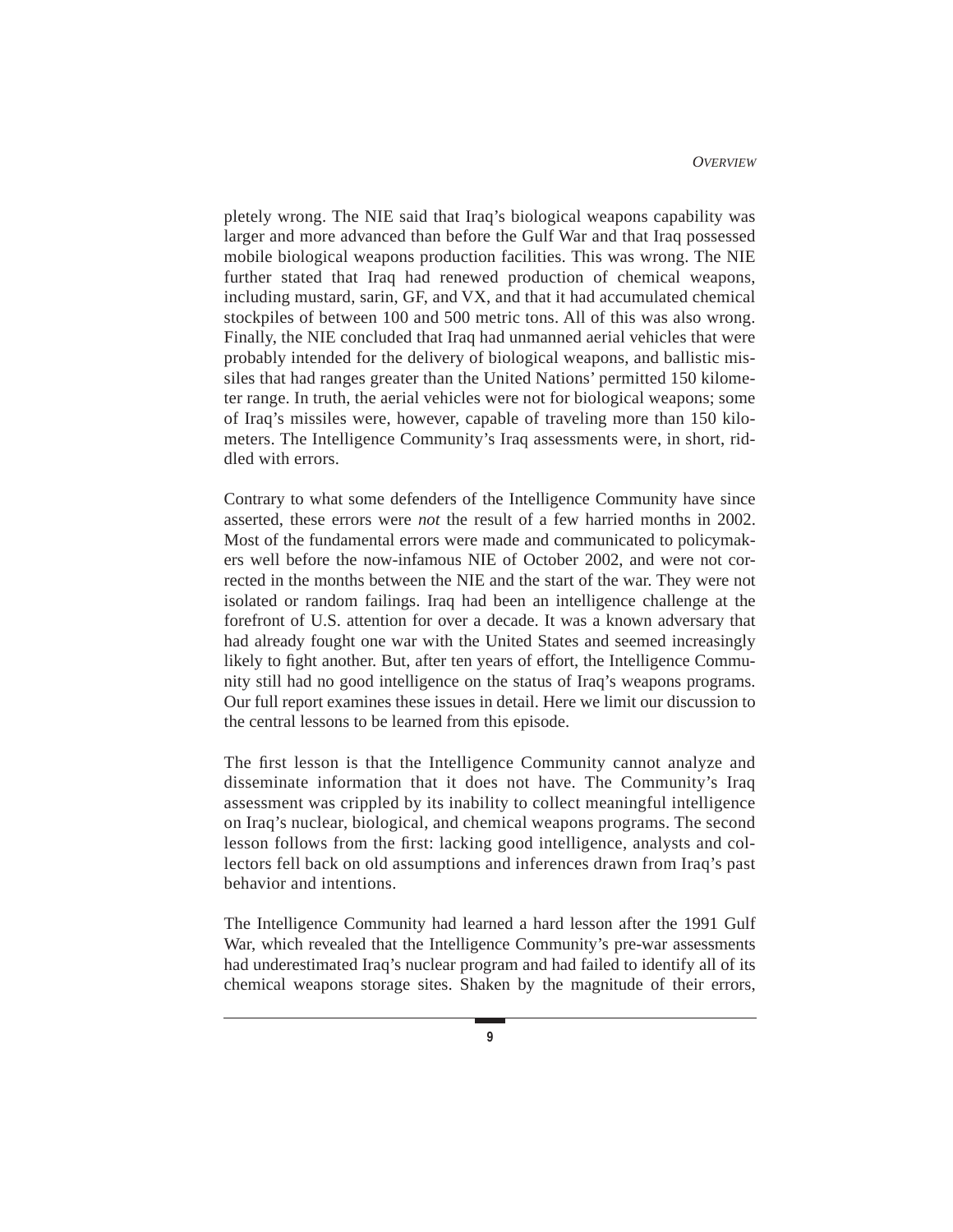intelligence analysts were determined not to fall victim again to the same mistake. This tendency was only reinforced by later events. Saddam acted to the very end like a man with much to hide. And the dangers of underestimating our enemies were deeply underscored by the attacks of September 11, 2001.

Throughout the 1990s, therefore, the Intelligence Community assumed that Saddam's Iraq was up to no good—that Baghdad had maintained its nuclear, biological, and chemical technical expertise, had kept its biological and chemical weapons production capabilities, and possessed significant stockpiles of chemical agents and weapons precursors. Since Iraq's leadership had not changed since 1991, the Intelligence Community also believed that these capabilities would be further revved up as soon as inspectors left Iraq. Saddam's continuing cat-and-mouse parrying with international inspectors only hardened these assumptions.

These experiences contributed decisively to the Intelligence Community's erroneous National Intelligence Estimate of October 2002. That is not to say that its fears and assumptions were foolish or even unreasonable. At some point, however, these premises stopped being working hypotheses and became more or less unrebuttable conclusions; worse, the intelligence system became too willing to find confirmations of them in evidence that should have been recognized at the time to be of dubious reliability. Collectors and analysts too readily accepted any evidence that supported their theory that Iraq had stockpiles and was developing weapons programs, and they explained away or simply disregarded evidence that pointed in the other direction.

Even in hindsight, those assumptions have a powerful air of common sense. If the Intelligence Community's estimate and other pre-war intelligence had relied principally and explicitly on inferences the Community drew from Iraq's past conduct, the estimate would still have been wrong, but it would have been far more defensible. For good reason, it was hard to conclude that Saddam Hussein had indeed abandoned his weapons programs. But a central flaw of the NIE is that it took these defensible assumptions and swathed them in the mystique of intelligence, providing secret information that seemed to support them but was in fact nearly worthless, if not misleading. The NIE simply didn't communicate how weak the underlying intelligence was.

This was, moreover, a problem that was not limited to the NIE. Our review found that *after* the publication of the October 2002 NIE but *before* Secre-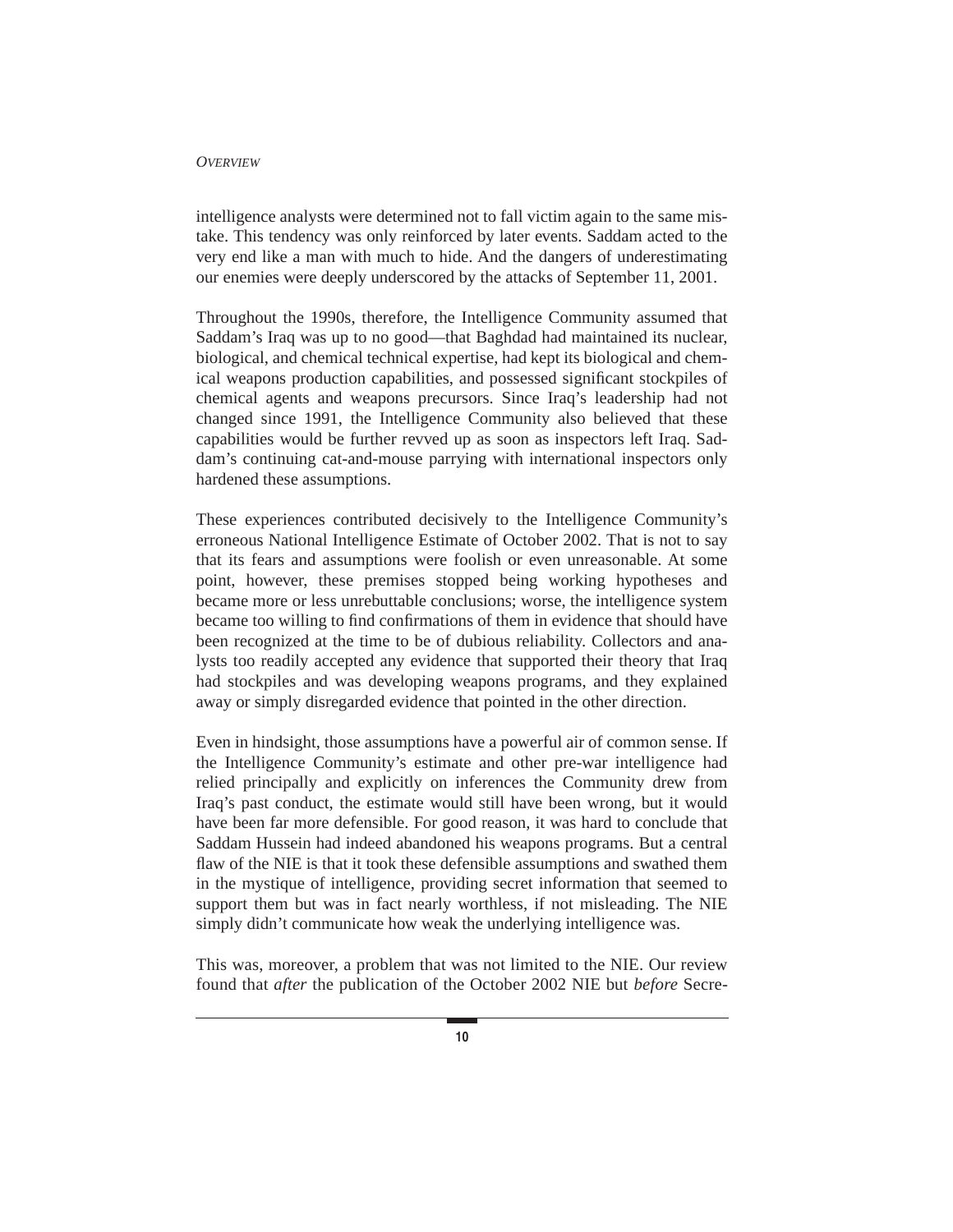tary of State Colin Powell's February 2003 address to the United Nations, intelligence officials within the CIA failed to convey to policymakers new information casting serious doubt on the reliability of a human intelligence source known as "Curveball." This occurred despite the pivotal role Curveball's information played in the Intelligence Community's assessment of Iraq's biological weapons programs, and in spite of Secretary Powell's efforts to strip every dubious piece of information out of his proposed speech. In this instance, once again, the Intelligence Community failed to give policymakers a full understanding of the frailties of the intelligence on which they were relying.

Finally, we closely examined the possibility that intelligence analysts were pressured by policymakers to change their judgments about Iraq's nuclear, biological, and chemical weapons programs. The analysts who worked Iraqi weapons issues universally agreed that in no instance did political pressure cause them to skew or alter any of their analytical judgments. That said, it is hard to deny the conclusion that intelligence analysts worked in an environment that did not encourage skepticism about the conventional wisdom.

### **Other Case Studies: An Overview**

Our remaining case studies present a more mixed picture. On the positive side, Libya is fundamentally a success story. The Intelligence Community assessed correctly the state of Libya's nuclear and chemical weapons programs, and the Intelligence Community's use of new techniques to penetrate the A.Q. Khan network allowed the U.S. government to pressure Libya into dismantling those programs. In counterterrorism, the Intelligence Community has made great strides since September 11, in particular with respect to tactical operations overseas. These successes stemmed from isolated efforts that need to be replicated in other areas of intelligence; in the case of Libya, from innovative collection techniques and, in the case of terrorism, from an impressive fusion of interagency intelligence capabilities.

But we also reviewed the state of the Intelligence Community's knowledge about the unconventional weapons programs of several countries that pose current proliferation threats, including Iran, North Korea, China, and Russia. We cannot discuss many of our findings from these studies in our unclassified report, but we can say here that we found that we have only limited access to critical information about several of these high-priority intelligence targets.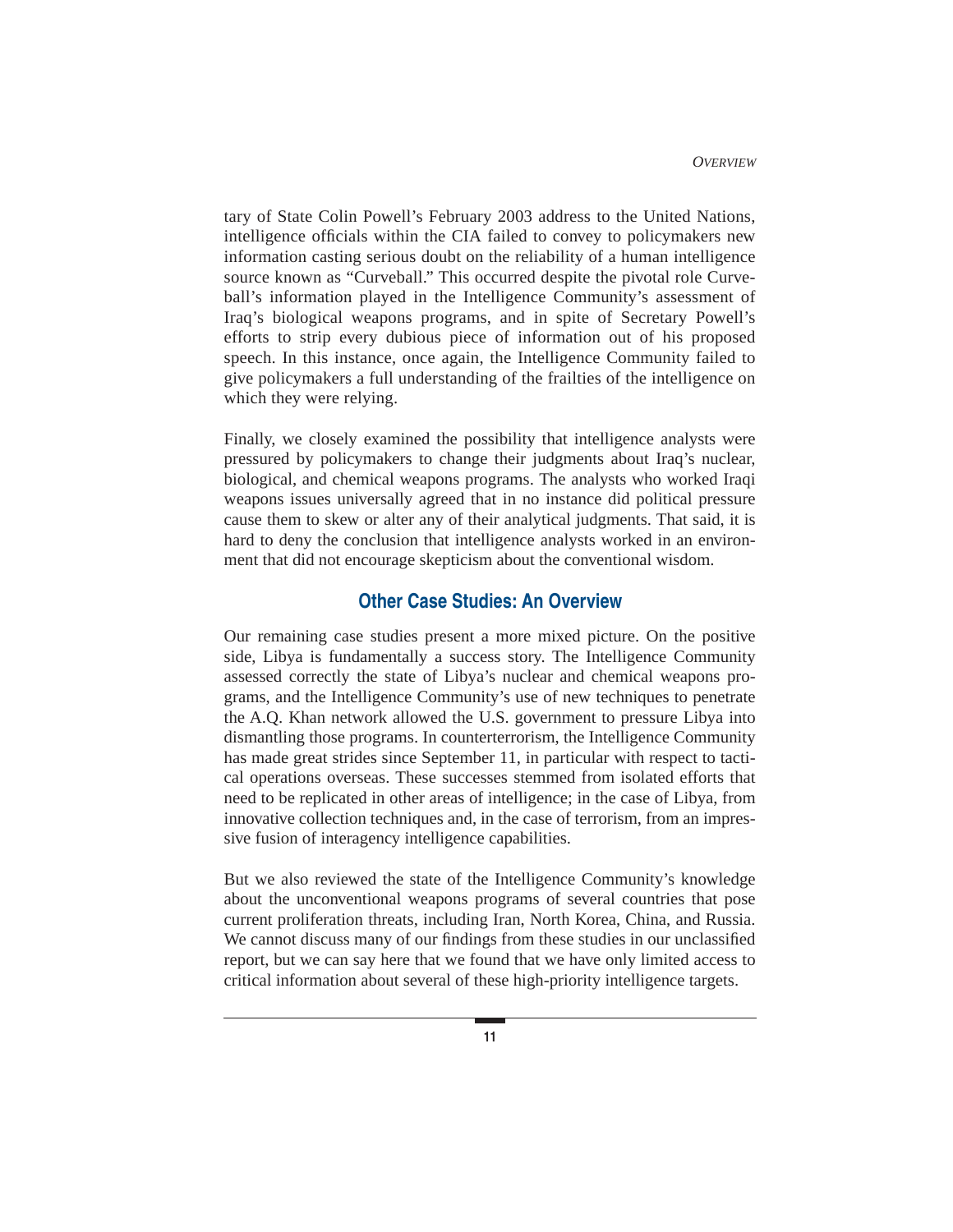### **Lessons Learned from the Case Studies**

Our case studies revealed failures and successes that ran the gamut of the intelligence process. Although each of these studies is covered in far greater detail in the report itself, we include here a summary of the central lessons we drew from them.

*Poor target development: not getting intelligence on the issues we care about most.* You can't analyze intelligence that you don't have—and our case studies resoundingly demonstrate how little we know about some of our highest priority intelligence targets. It is clear that in today's context the traditional collection techniques employed by individual collection agencies have lost much of their power to surprise our adversaries. The successful penetrations of "hard targets" that we did find were usually the result either of an innovative collection technique or of a creative integration of collection capabilities across agencies. In general, however, the Intelligence Community has not developed the long-term, coordinated collection strategies that are necessary to penetrate today's intelligence targets.

*Lack of rigorous analysis.* Long after the Community's assessment of Iraq had begun to fall apart, one of the main drafters of the NIE told us that, if he had to grade it, he would still give the NIE an "A." By that, he presumably meant that the NIE fully met the standards for analysis that the Community had set for itself. That is the problem. The scope and quality of analysis has eroded badly in the Intelligence Community and it must be restored. In part, this is a matter of tradecraft and training; in part, too, it is a matter of expertise.

Analytic "tradecraft"—the way analysts think, research, evaluate evidence, write, and communicate—must be strengthened. In many instances, we found finished intelligence that was loosely reasoned, ill-supported, and poorly communicated. Perhaps most worrisome, we found too many analytic products that obscured how little the Intelligence Community actually *knew* about an issue and how much their conclusions rested on inference and assumptions. We believe these tendencies must be reversed if decisionmakers are to have confidence in the intelligence they receive. And equally important, analysts must be willing to admit what they don't know in order to focus future collection efforts. Conversely, policymakers must be prepared to accept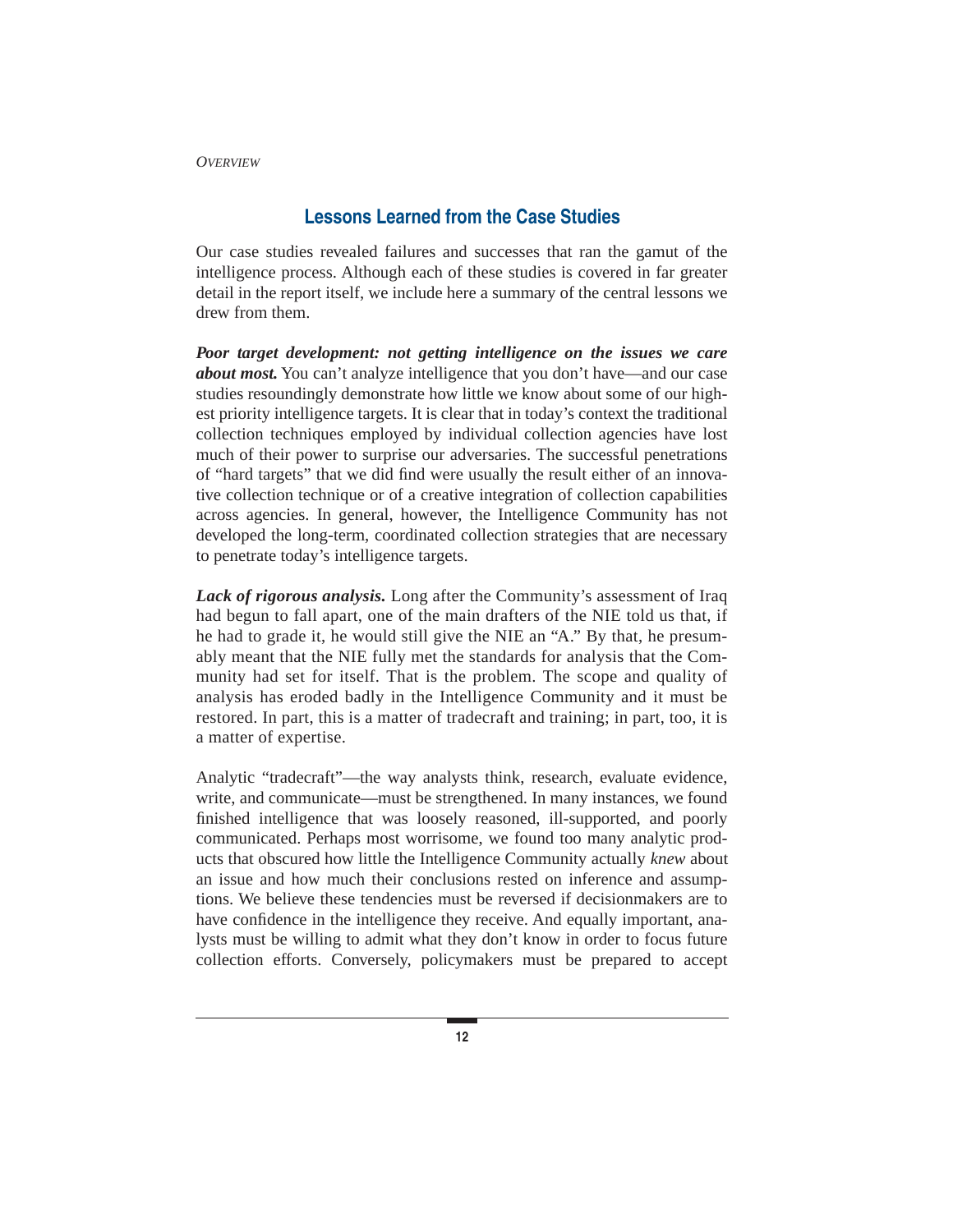uncertainties and qualifications in intelligence judgments and not expect greater precision than the evaluated data permits.

Good "tradecraft" without expertise, however, will only get you so far. Our case studies identified areas in which the Community's level of expertise was far below what it should be. In several instances, the Iraq assessments rested on failures of technical analysis that should have been obvious at the time—failure to understand facts about weapons technology, for example, or failures to detect obvious forgeries. Technical expertise, particularly relating to weapons systems, has fallen sharply in the past ten years. And in other areas, such as biotechnology, the Intelligence Community is well behind the private sector.

But the problem of expertise goes well beyond technical knowledge. During the Cold War, the Intelligence Community built up an impressive body of expertise on Soviet society, organization, and ideology, as well as on the Soviet threat. Regrettably, no equivalent talent pool exists today for the study of Islamic extremism. In some cases, the security clearance process limits the Intelligence Community's ability to recruit analysts with contacts among relevant groups and with experience living overseas. Similarly, some security rules limit the ways in which analysts can develop substantive expertise. Finally, poor training or bad habits lead analysts to rely too much on secret information and to use non-clandestine and public information too little. Nonclandestine sources of information are critical to understanding societal, cultural, and political trends, but they are insufficiently utilized.

*Lack of political context—and imagination.* The October 2002 NIE contained an extensive technical analysis of Iraq's suspected weapons programs but little serious analysis of the socio-political situation in Iraq, or the motives and intentions of Iraqi leadership—which, in a dictatorship like Iraq, really meant understanding Saddam. It seems unlikely to us that weapons experts used to combing reports for tidbits on technical programs would ever have asked: "Is Saddam bluffing?" or "Could he have decided to suspend his weapons programs until sanctions are lifted?" But an analyst steeped in Iraq's politics and culture at least *might* have asked those questions, and, of course, those turn out to be the questions that could have led the Intelligence Community closer to the truth. In that respect, the analysts displayed a lack of imagination. The Iraq example also reflects the Intelligence Community's increasing tendency to separate regional, technical, and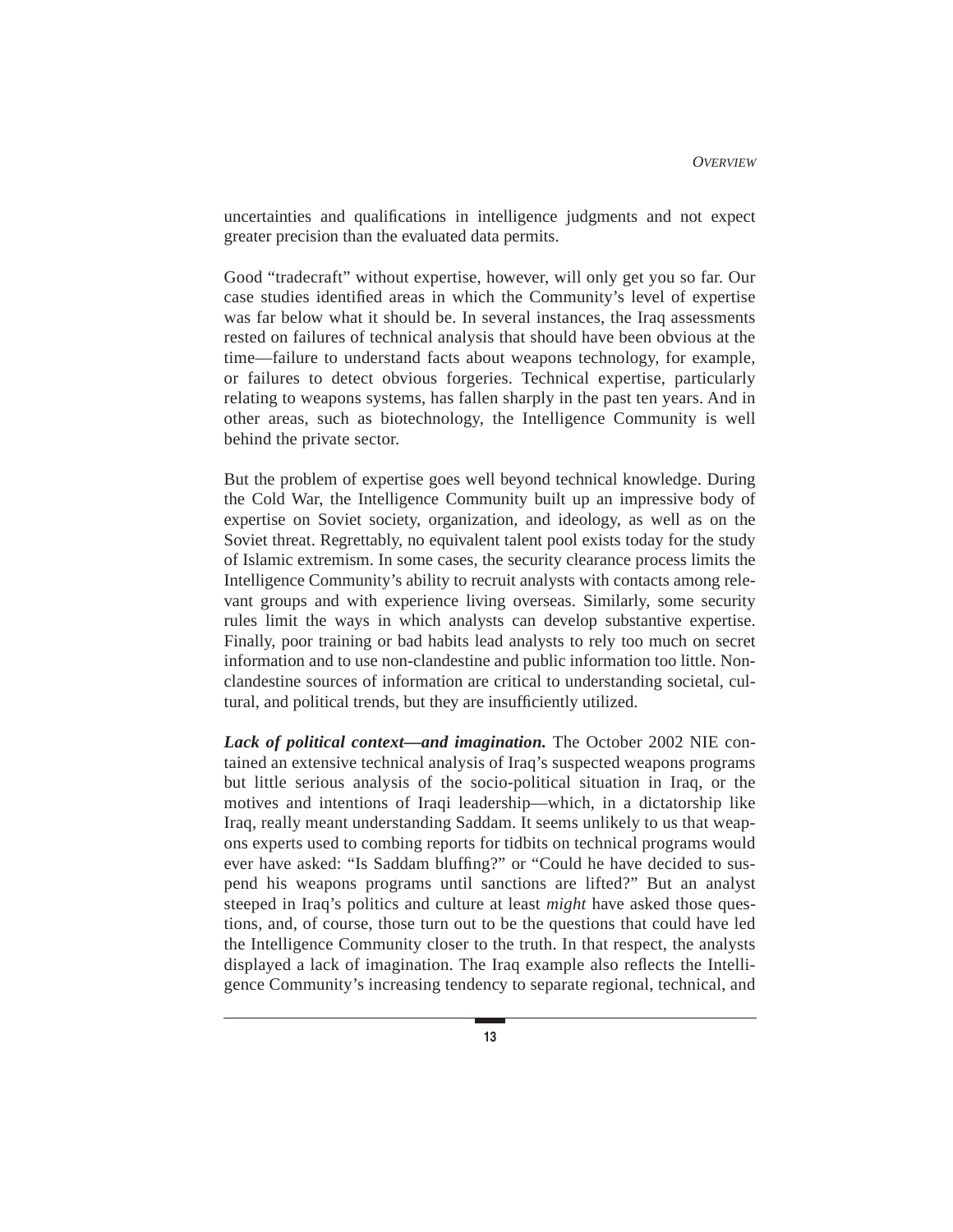(now) terrorism analysis—a trend that is being exacerbated by the gravitational pull toward centers like the National Counterterrorism Center (NCTC).

*Overemphasis on and underperformance in daily intelligence products.* As problematic as the October 2002 NIE was, it was not the Community's biggest analytic failure on Iraq. Even more misleading was the river of intelligence that flowed from the CIA to top policymakers over long periods of time—in the President's Daily Brief (PDB) and in its more widely distributed companion, the Senior Executive Intelligence Brief (SEIB). These daily reports were, if anything, more alarmist and less nuanced than the NIE. It was not that the intelligence was markedly different. Rather, it was that the PDBs and SEIBs, with their attention-grabbing headlines and drumbeat of repetition, left an impression of many corroborating reports where in fact there were very few sources. And in other instances, intelligence suggesting the existence of weapons programs was conveyed to senior policymakers, but later information casting doubt upon the validity of that intelligence was not. In ways both subtle and not so subtle, the daily reports seemed to be "selling" intelligence—in order to keep its customers, or at least the First Customer, interested.

*Inadequate information sharing.* There is little doubt that, at least in the context of counterterrorism, information sharing has improved substantially since September 11. This is in no small part due to the creation of the Terrorist Threat Integration Center (now NCTC) and the increased practice of housing collectors and analysts together, which provides a real-world solution to some of the bureaucratic and institutional barriers that exist between the big intelligence-collecting agencies. But in the three and a half years since September 11, this push to share information has not spread to other areas, including counterproliferation, where sharing is also badly needed. Furthermore, even in the counterterrorism context, information sharing still depends too much on physical co-location and personal relationships as opposed to integrated, Community-wide information networks. Equally problematic, individual departments and agencies continue to act as though they own the information they collect, forcing other agencies to pry information from them. Similarly, much information deemed "operational" by the CIA and FBI isn't routinely shared, even though analysts have repeatedly stressed its importance. All of this reveals that extensive work remains yet to be done.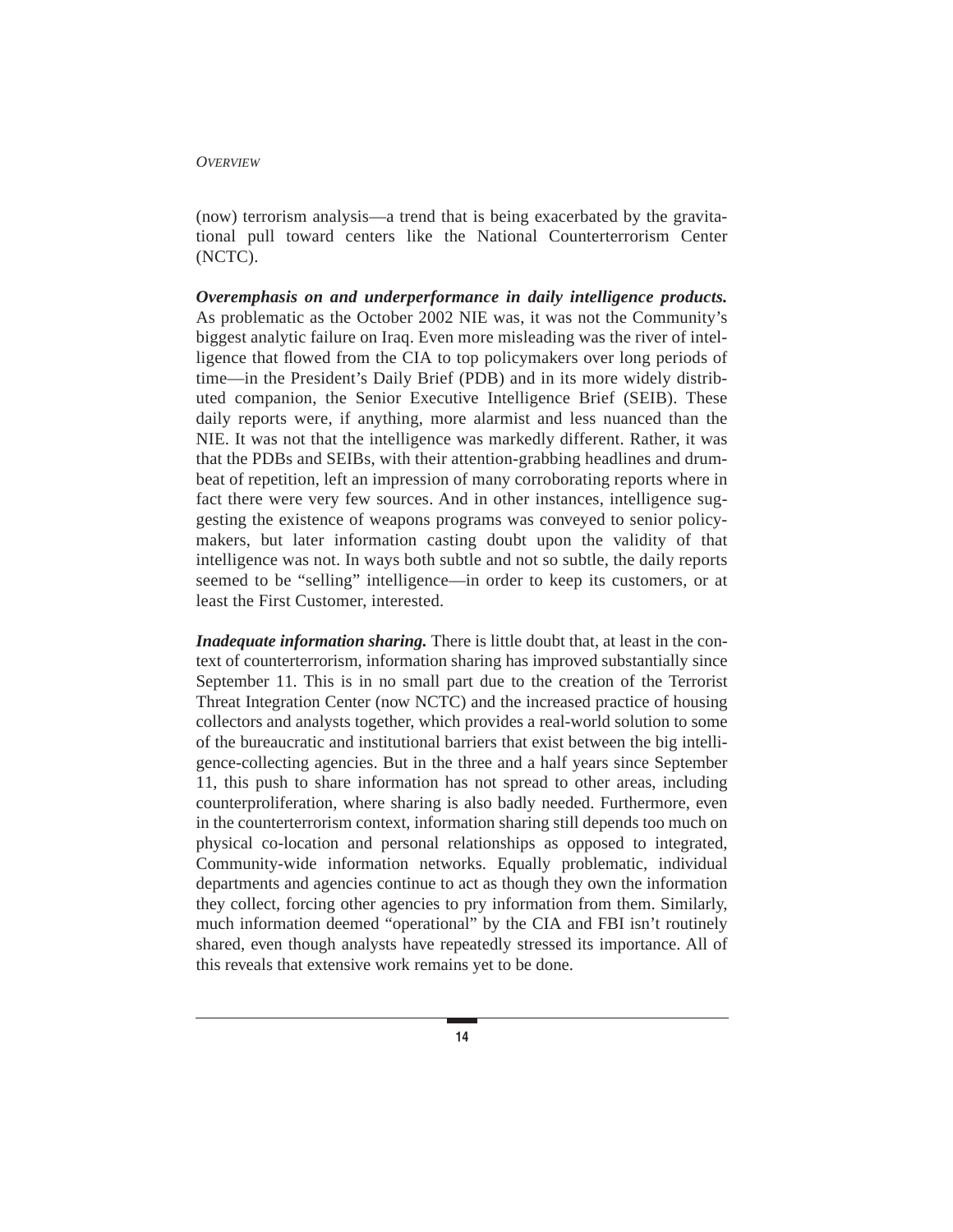*Poor human intelligence***.** When the October 2002 NIE was written the United States had little human intelligence on Iraq's nuclear, biological, and chemical weapons programs and virtually no human intelligence on leadership intentions. While classification prevents us from getting into the details, the picture is much the same with respect to other dangerous threats. We recognize that espionage is always chancy at best; 50 years of pounding away at the Soviet Union resulted in only a handful of truly important human sources. Still, we have no choice but to do better. Old approaches to human intelligence alone are not the answer. Countries that threaten us are well aware of our human intelligence services' *modus operandi* and they know how to counter it. More of the same is unlikely to work. Innovation is needed. The CIA deserves credit for its efforts to discover and penetrate the A.Q. Khan network, and it needs to put more emphasis on other innovative human intelligence methods.

Worse than having no human sources is being seduced by a human source who is telling lies. In fact, the Community's position on Iraq's biological weapons program was largely determined by sources who were telling lies most notably a source provided by a foreign intelligence service through the Defense Intelligence Agency. Why DIA and the rest of the Community didn't find out that the source was lying is a story of poor asset validation practices and the problems inherent in relying on semi-cooperative liaison services. That the NIE (and other reporting) didn't make clear to policymakers how heavily it relied on a single source that no American intelligence officer had ever met, and about whose reliability several intelligence professionals had expressed serious concern, is a damning comment on the Intelligence Community's practices.

*The challenge to traditional signals intelligence***.** Signals intelligence—the interception of radio, telephone, and computer communications—has historically been a primary source of good intelligence. But changes in telecommunications technology have brought new challenges. This was the case in Iraq, where the Intelligence Community lost access to important aspects of Iraqi communications, and it remains the case elsewhere. We offer a brief additional discussion of some of the modern challenges facing signals intelligence in our classified report, but we cannot discuss this information in an unclassified format.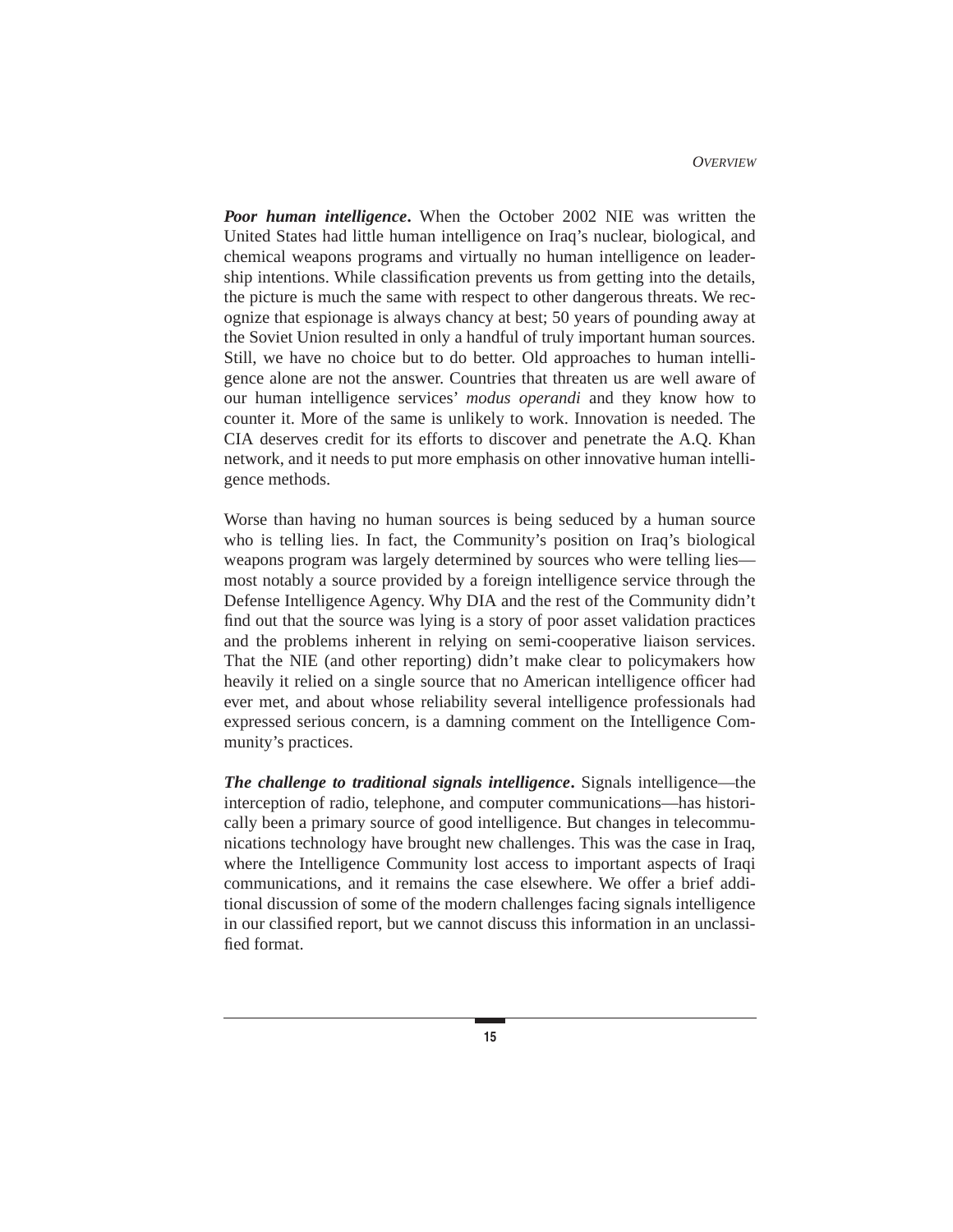Regaining signals intelligence access must be a top priority. The collection agencies are working hard to restore some of the access that they have lost; and they've had some successes. And again, many of these recent steps in the right direction are the result of innovative examples of cross-agency cooperation. In addition, successful signals intelligence will require a sustained research and development effort to bring cutting-edge technology to operators and analysts. Success on this front will require greater willingness to accept financial costs, political risks, and even human casualties.

*Declining utility of traditional imagery intelligence against unconventional weapons programs.* The imagery collection systems that were designed largely to work against the Soviet Union's military didn't work very well against Iraq's unconventional weapons program, and our review found that they aren't working very well against other priority targets, either. That's because our adversaries are getting better at denial and deception, and because the threat is changing. Again, we offer details about the challenges to imagery intelligence in our classified report that we cannot provide here.

Making the problem even more difficult, there is little that traditional imagery can tell us about chemical and biological facilities. Biological and chemical weapons programs for the most part can exist inside commercial buildings with no suspicious signatures. This means that we can get piles of incredibly sharp photos of an adversary's chemical factories, and we still will not know much about its chemical weapons programs. We can still see a lot—and imagery intelligence remains valuable in many contexts, including support to military operations and when used in conjunction with other collection disciplines—but too often what we can see doesn't tell us what we need to know about nuclear, biological, and chemical weapons.

*Measurement and signature intelligence (MASINT) is not sufficiently developed.* The collection of technologies known as MASINT, which includes a virtual grab bag of advanced collection and analytic methods, is not yet making a significant contribution to our intelligence efforts. In Iraq, MASINT played a negligible role. As in other contexts, we believe that the Intelligence Community should continue to pursue new technology aggressively whether it is called MASINT, imagery, or signals intelligence. Innovation will be necessary to defeat our adversaries' denial and deception.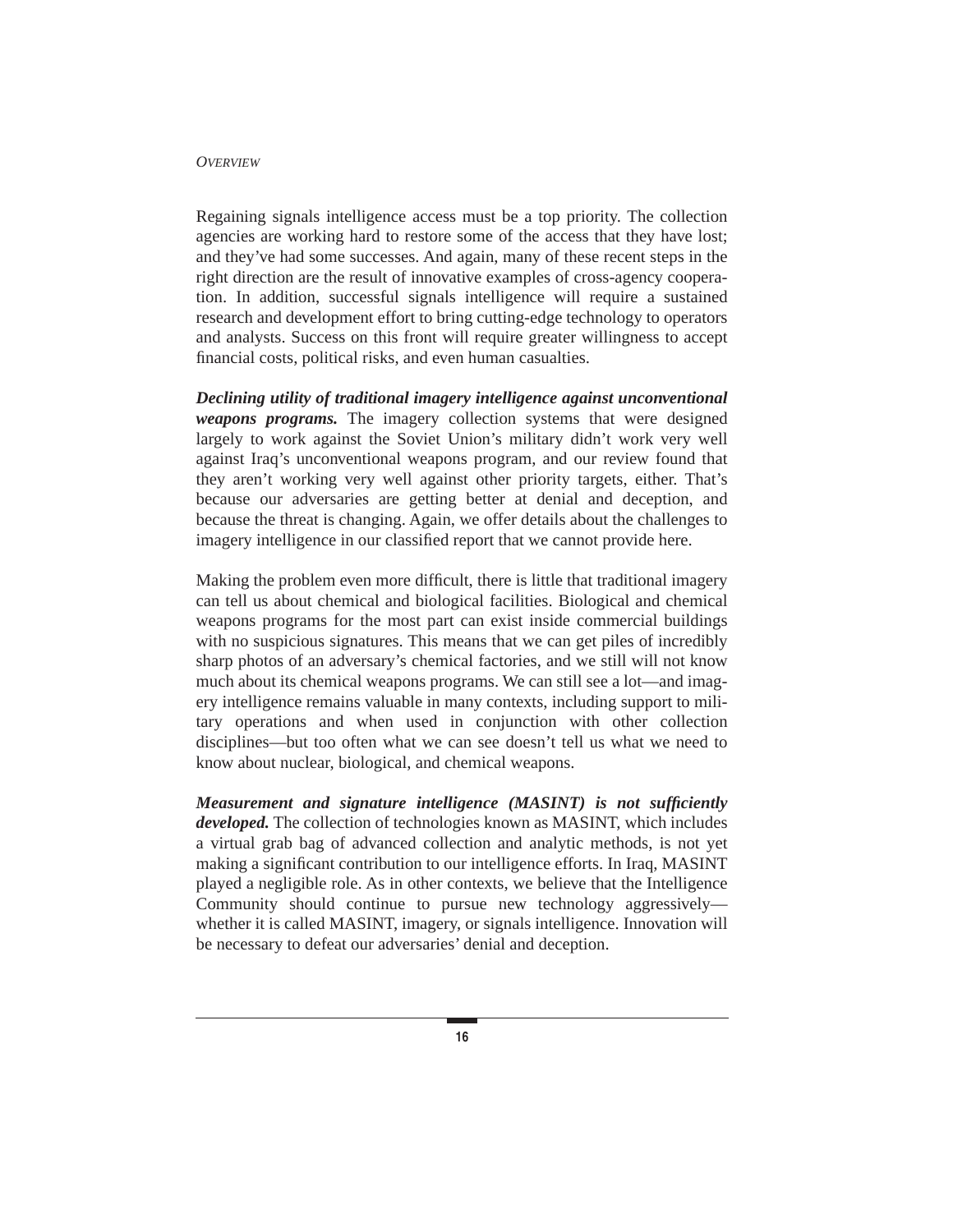*An absence of strong leadership***.** For over a year, despite unambiguous presidential direction, a turf battle raged between CIA's Counterterrorist Center (CTC) and the Terrorist Threat Integration Center (now NCTC). The two organizations fought over roles, responsibilities, and resources, and the Intelligence Community's leadership was unable to solve the problem. The intelligence reform act may put an end to this particular conflict, but we believe that the story reflects a larger, more pervasive problem within the Intelligence Community: the difficulty of making a decision and imposing the consequences on all agencies throughout the Community. Time and time again we have uncovered instances like this, where powerful agencies fight to a debilitating stalemate masked as consensus, because no one in the Community has been able to make a decision and then make it stick. The best hope for filling this gap is an empowered DNI.

# **LOOKING FORWARD: OUR RECOMMENDATIONS FOR CHANGE**

Our case studies collectively paint a picture of an Intelligence Community with serious deficiencies that span the intelligence process. Stated succinctly, it has too little *integration* and too little *innovation* to succeed in the 21st century. It rarely adopts integrated strategies for penetrating high-priority targets; decisionmakers lack authority to resolve agency disputes; and it develops too few innovative ways of gathering intelligence.

This section summarizes our major recommendations on how to change this state of affairs so that full value can be derived from the many bright, dedicated, and deeply committed professionals within the Intelligence Community. We begin at the top, and suggest how to use the opportunity presented by the new intelligence reform legislation to bring better integration and management to the Intelligence Community. Our management recommendations are developed in greater detail in Chapter Six of our report. We next offer recommendations that would improve intelligence collection (Chapter 7) and analysis (Chapter 8). Then we examine several specific and important intelligence challenges—improving information sharing (Chapter 9); integrating domestic and foreign intelligence in a way that both satisfies national security imperatives and safeguards civil liberties (Chapter 10); organizing the Community's counterintelligence mission (Chapter 11); and a largely classified chapter on managing covert action (Chapter 12). We then devote a stand-alone chapter to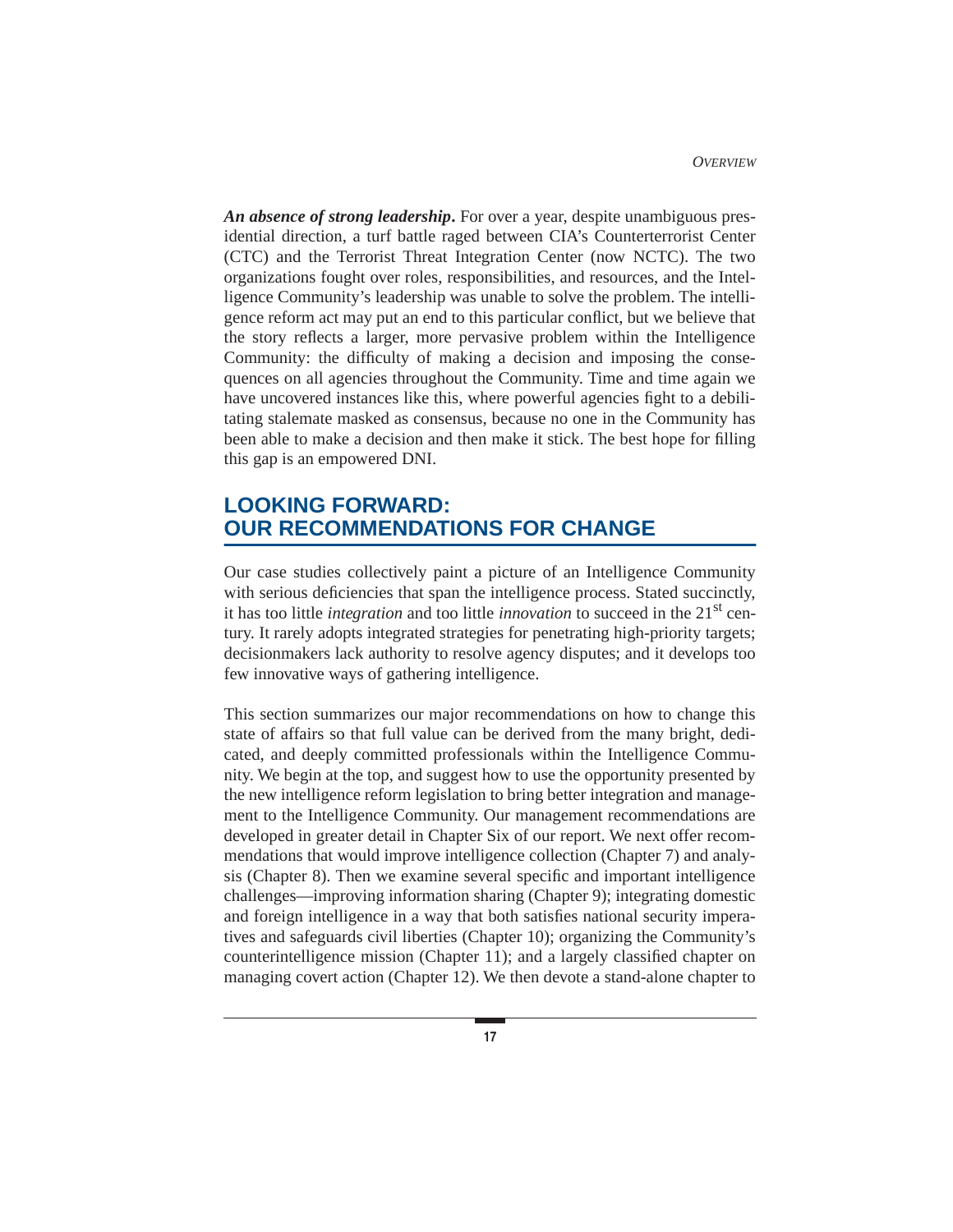examining the most dangerous unconventional weapons challenges the Intelligence Community faces today and offer specific prescriptions for improving our intelligence capabilities against these threats (Chapter 13).

### **Leadership and Management: Forging an Integrated Intelligence Community**

A former senior Defense Department official described today's Intelligence Community as "not so much poorly managed as unmanaged." We agree. Everywhere we looked, we found important (and obvious) issues of interagency coordination that went unattended, sensible Community-wide proposals blocked by pockets of resistance, and critical disputes left to fester. Strong interagency cooperation was more likely to result from bilateral "treaties" between big agencies than from Community-level management. This ground was well-plowed by the 9/11 Commission and by several other important assessments of the Intelligence Community over the past decade.

In the chapter of our report devoted to management (Chapter 6), we offer detailed recommendations that we believe will equip the new Director of National Intelligence to forge today's loose confederation of 15 separate intelligence operations into a real, integrated Intelligence Community. A short summary of our more important management recommendations follows:

■ *Strong leadership and management of the Intelligence Community are indispensable.* Virtually every senior intelligence official acknowledged the difficulty of leading and managing the Intelligence Community. Along with acting as the President's principal intelligence advisor, this will be the DNI's main job. His success in that job will determine the fate of many other necessary reforms. We thus recommend ways in which the DNI can use his limited, but not insignificant, authorities over money and people. No matter what, the DNI will not be able to run the Intelligence Community alone. He will need to create a management structure that allows him to see deep into the Intelligence Community's component agencies, and he will need to work closely with the other cabinet secretaries—especially the Secretary of Defense—for whom several Intelligence Community agencies also work. New procedures are particularly needed in the budget area, where today's Intelligence Community has a wholly inadequate Planning, Programming, and Budgeting System.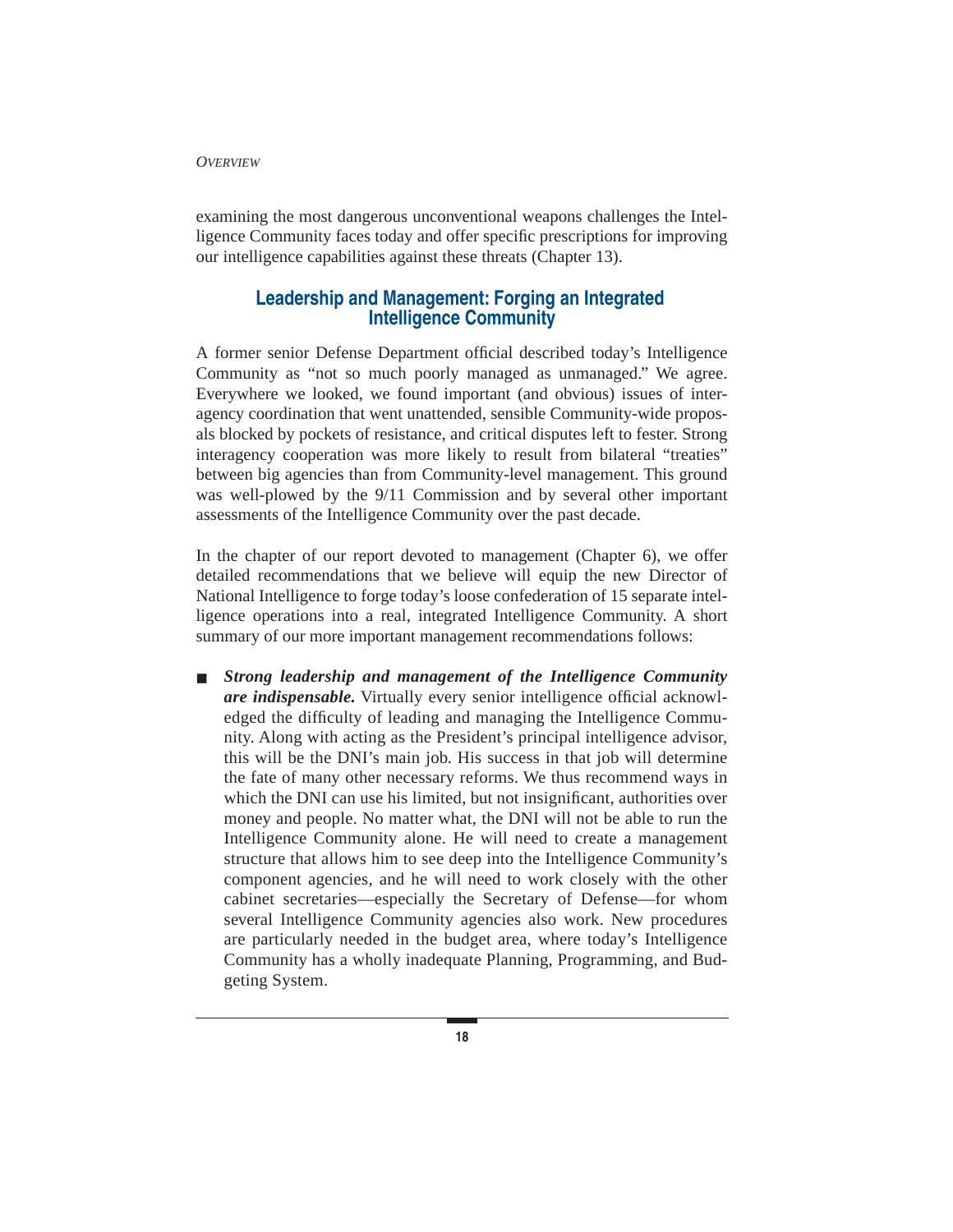- *Organize around missions.* One of the most significant problems we identified in today's Intelligence Community is a lack of cross-Community focus on priority intelligence missions. By this, we mean that in most cases there is not one office, or one individual, who is responsible for making sure the Intelligence Community is doing all it can to collect and analyze intelligence on a subject like proliferation, or a country like Iran. Instead, intelligence agencies allocate their scarce resources among intelligence priorities in ways that seem sensible to them but are not optimal from a Community-wide perspective. The DNI needs management structures and processes that ensure a strategic, Communitylevel focus on priority intelligence missions. The specific device we propose is the creation of several "Mission Managers" on the DNI staff who are responsible for developing strategies for all aspects of intelligence relating to a priority intelligence target: the Mission Manager for China, for instance, would be responsible for driving collection on the China target, watching over China analysis, and serving as a clearinghouse for senior policymakers seeking China expertise.
- *Establish a National Counter Proliferation Center.* **The new intelli**gence legislation creates one "national center"—the National Counterterrorism Center (NCTC)—and suggests the creation of a second, similar center devoted to counterproliferation issues. We agree that a National Counter Proliferation Center (NCPC) should be established but believe that it should be fundamentally different in character from the NCTC. The NCTC is practically a separate agency; its large staff is responsible not only for conducting counterterrorism analysis and intelligence gathering but also for "strategic operational planning" in support of counterterrorism policy. In contrast, we believe that the NCPC should be a relatively small center (*i.e.*, fewer than 100 people); it should primarily play a *management and coordination* function by overseeing analysis and collection on nuclear, biological, and chemical weapons across the Intelligence Community. In addition, although we agree that government-wide strategic planning is required to confront proliferation threats, we believe that entities other than the NCPC such as a Joint Interagency Task Force we propose to coordinate interdiction efforts—should perform this function.
- *Build a modern workforce*. The intelligence reform legislation grants the DNI substantial personnel authorities. In our view, these authorities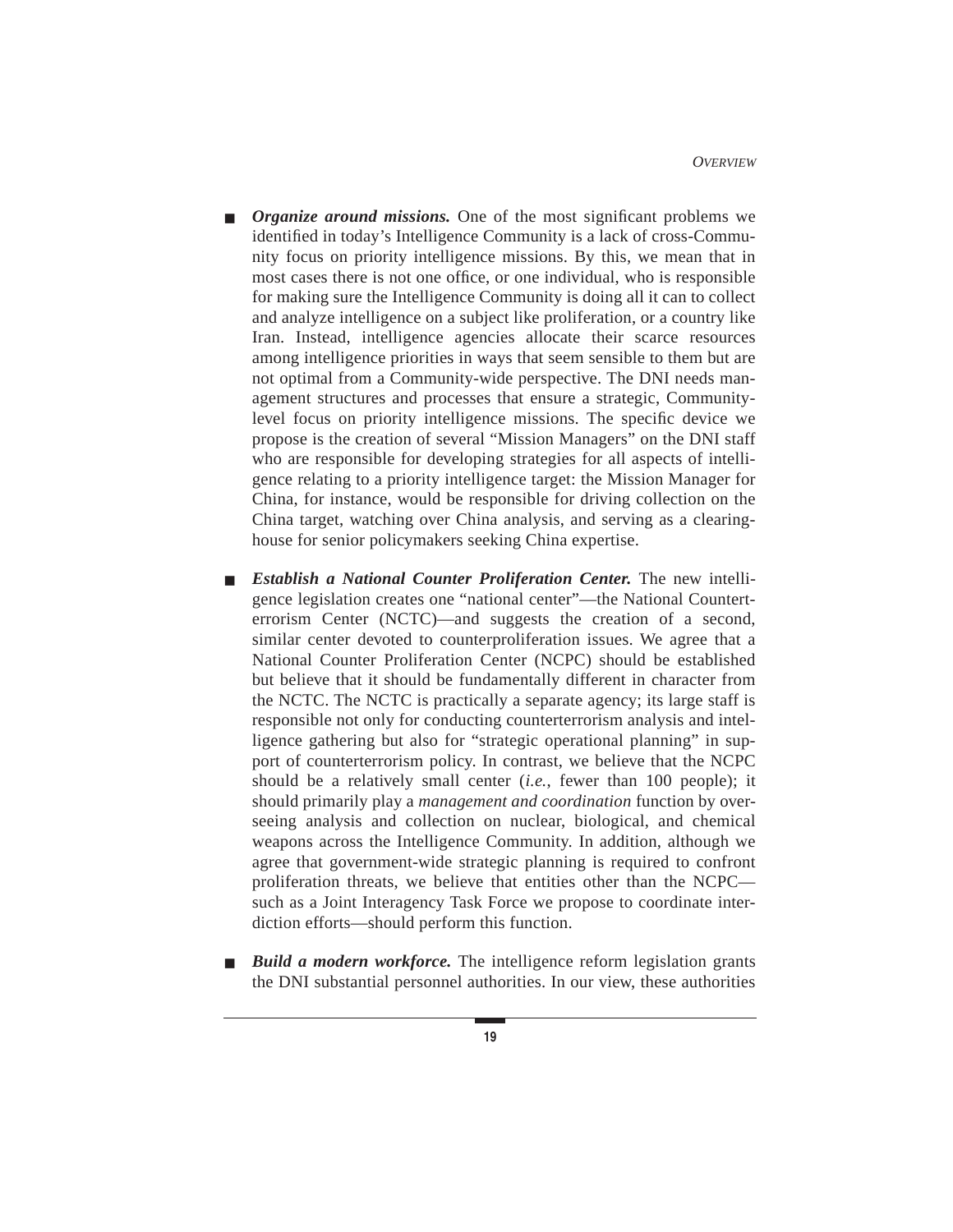come none too soon. The Intelligence Community has difficulty recruiting and retaining individuals with critically important skill sets—such as technical and scientific expertise, and facility with foreign languages—and has not adapted well to the diverse cultures and settings in which today's intelligence experts must operate. We propose the creation of a new human resources authority in the Office of the DNI to develop Community-wide personnel policies and overcome these systemic shortcomings. We also offer specific proposals aimed at encouraging "joint" assignments between intelligence agencies, improving job training at all stages of an intelligence professional's career, and building a better personnel incentive structure.

■ *Create mechanisms for sustained oversight from outside the Intelligence Community—and for self-examination from the inside.* Many sound past proposals for intelligence reform have withered on the vine. Either the Intelligence Community is inherently resistant to outside recommendations, or it lacks the institutional capacity to implement them. In either case, sustained external oversight is necessary. We recommend using the new Joint Intelligence Community Council—which comprises the DNI and the cabinet secretaries with intelligence responsibilities as a high-level "consumer council." We also recommend the President's Foreign Intelligence Advisory Board play a more substantial advisory role. Like others before us, we suggest that the President urge Congress to reform its own procedures to provide better oversight. In particular, we recommend that the House and Senate intelligence committees create focused oversight subcommittees, that the Congress create an intelligence appropriations subcommittee and reduce the Intelligence Community's reliance on supplemental funding, and that the Senate intelligence committee be given the same authority over joint military intelligence programs and tactical intelligence programs that the House intelligence committee now exercises. Finally—and perhaps most importantly—we recommend that the DNI create mechanisms to ensure that the Intelligence Community conducts "lessons learned" and afteraction studies so that it will be better equipped to identify its *own* strengths and weaknesses.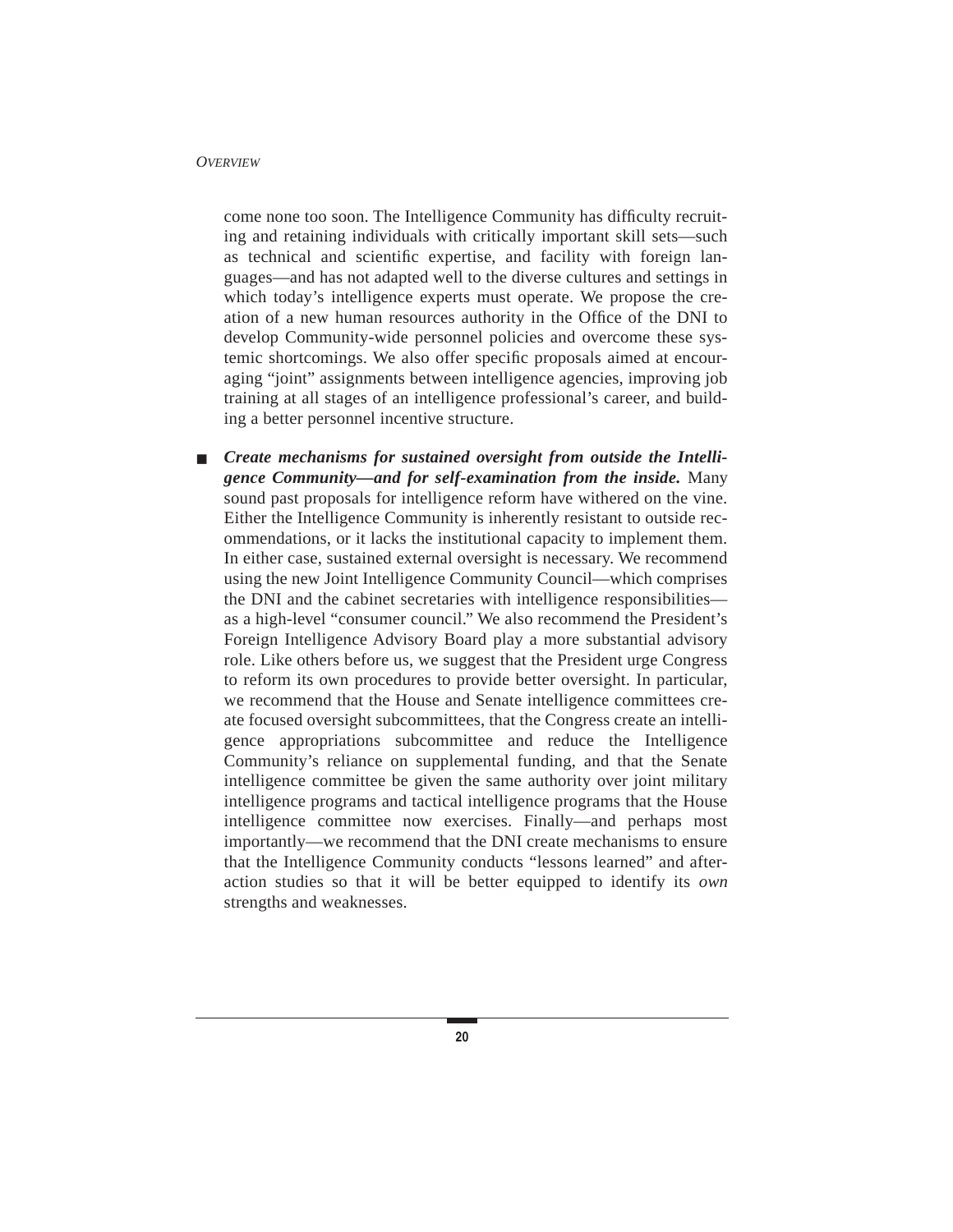### **Additional Leadership and Management Recommendations**

In addition to those described above, Chapter Six of our report offers recommendations concerning:

- How to build a coordinated process for "target development"—that is, the directing of collection resources toward priority intelligence subjects;
- How to spur innovation outside individual collection agencies;
- How the DNI might handle the difficult challenges of integrating intelligence from at home and abroad, and of coordinating activities and procedures with the Department of Defense; and
- How the DNI might organize the office of the DNI to fit needed leadership and management functions into the framework created by the intelligence reform legislation.

### **Integrated and Innovative Collection**

The intelligence failure in Iraq did not begin with faulty analysis. It began with a sweeping collection failure. The Intelligence Community simply couldn't collect good information about Iraq's nuclear, biological, or chemical programs. Regrettably, the same can be said today about other important targets, none of which will ever be easy targets—but we can and should do better.

Urging each individual collection agency to do a better job is not the answer. Where progress has been made against such targets, the key has usually been more integration and more innovation in collecting intelligence. As a result, we recommend the following:

■ *Create a new Intelligence Community process for managing collection as an "integrated enterprise."* In order to gather intelligence effectively, the Intelligence Community must develop and buy sophisticated technical collection systems, create strategies for focusing those systems on priority targets, process and exploit the data that these systems collect, and plan for the acquisition of future systems. Today, each of these functions is performed primarily within individual collection agencies, often with little or no Community-level direction or interagency coordination. We propose that the DNI create what we call an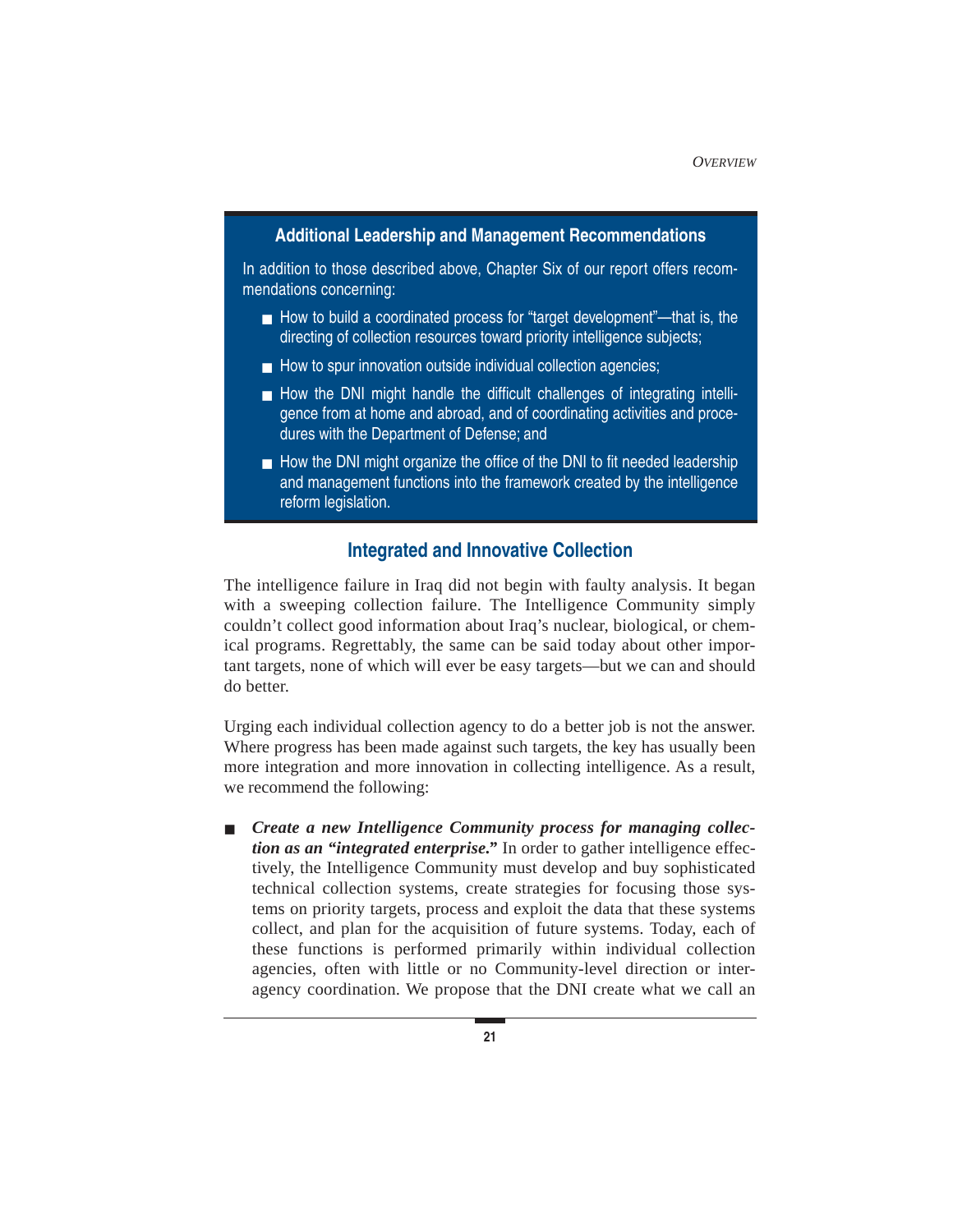"integrated collection enterprise" for the Intelligence Community—that is, a management structure in which the Community's decentralized collection capabilities are harmonized with intelligence priorities and deployed in a coordinated way.

- *Create a new Human Intelligence Directorate*. Both the Defense Department and the FBI are substantially increasing their human intelligence activities abroad, which heightens the risk that intelligence operations will not be properly coordinated with the CIA's human espionage operations, run by its Directorate of Operations (DO). The human intelligence activities of the Defense Department and the FBI should continue, but in the world of foreign espionage, a lack of coordination can have dangerous, even fatal, consequences. To address this pressing problem, we suggest the creation of a new Human Intelligence Directorate within the CIA, to which the present DO would be subordinate, to ensure the coordination of all U.S. agencies conducting human intelligence operations overseas. In addition to this coordination role, the Human Intelligence Directorate would serve as the focal point for Community-wide human intelligence issues, including helping to develop a national human intelligence strategy, broadening the scope of human intelligence activities, integrating (where appropriate) collection and reporting systems, and establishing Community-wide standards for training and tradecraft.
- *Develop innovative human intelligence techniques.* The CIA's Directorate of Operations is one of the Intelligence Community's elite and storied organizations. However, the DO has remained largely wedded to the traditional model—a model that does not meet the challenges posed by terrorist organizations and nations that are "denied areas" for U.S. personnel. Accordingly, we recommend the establishment of an "Innovation Center" within the CIA's new Human Intelligence Directorate but *not* within the DO. This center would spur the use of new and nontraditional methods of collecting human intelligence. In the collection chapter of our report, we also detail several new methods for collecting human intelligence that in our judgment should either be explored or used more extensively.
- *Create an Open Source Directorate within the CIA.* We are convinced that analysts who use open source information can be more effective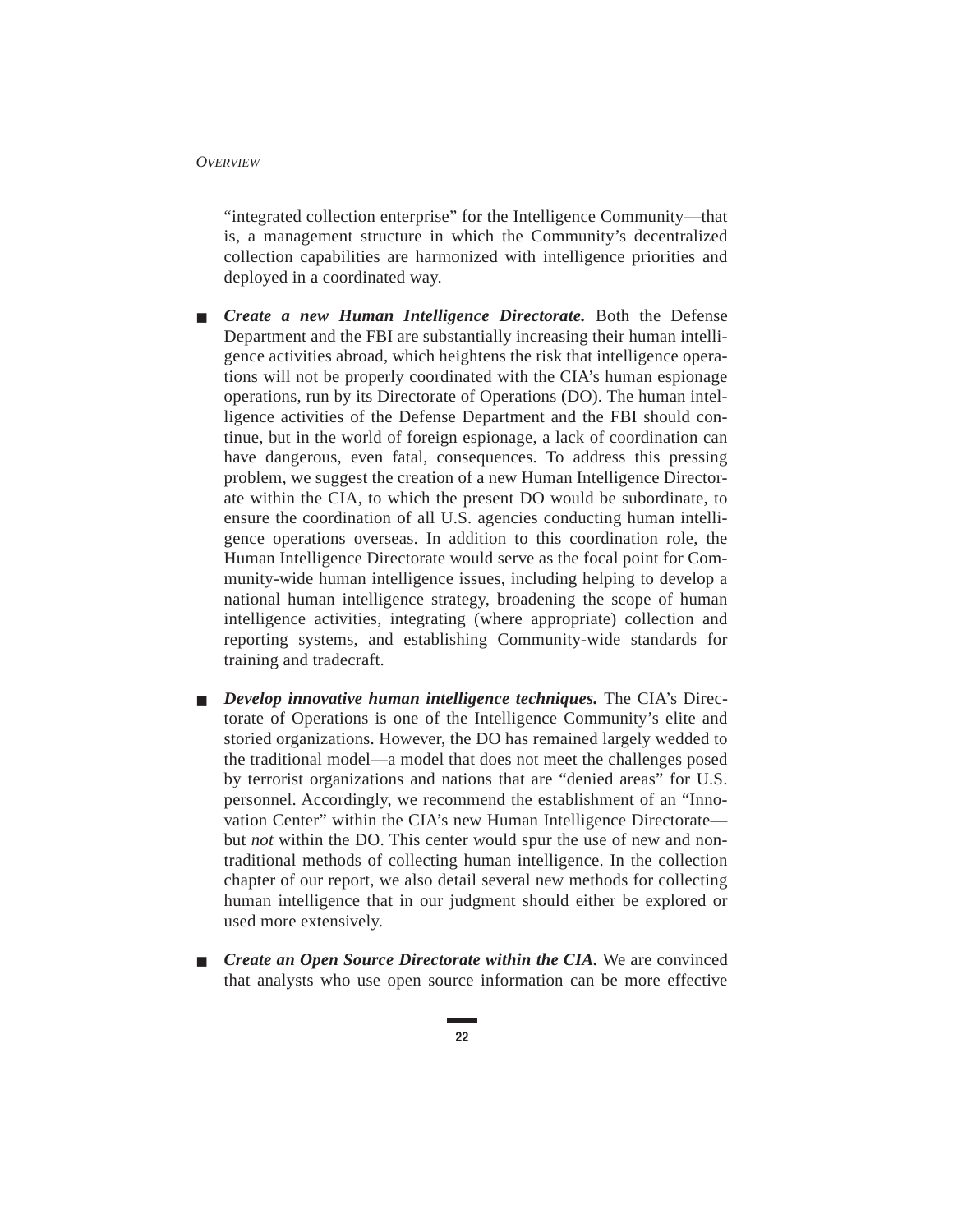than those who don't. Regrettably, however, the Intelligence Community does not have an entity that collects, processes, and makes available to analysts the mass of open source information that is available in the world today. We therefore recommend the creation of an Open Source Directorate at the CIA. The directorate's mission would be to deploy sophisticated information technology to make open source information available across the Community. This would, at a minimum, mean gathering and storing digital newspapers and periodicals that are available only temporarily on the Internet and giving Intelligence Community staff easy (and secure) access to Internet materials. In addition, because we believe that part of the problem is analyst resistance, not lack of collection, we recommend that some of the new analysts allocated to CIA be specially trained to use open sources and then to act as open source "evange-analysts" who can jumpstart the open source initiative by showing its value in addressing particular analytic problems. All of this, we believe, will help improve the Intelligence Community's surprisingly poor "feel" for cultural and political issues in the countries that concern policymakers most. The Open Source Directorate should also be the primary test bed for new information technology because the security constraints—while substantial—are lower for open source than for classified material.

■ *Reconsider MASINT*. Measurements and signatures can offer important intelligence about nuclear, biological, and chemical weapons. But the tools we use to collect these measurements and signatures—tools collectively referred to within the intelligence community as "MASINT" do not obviously constitute a single discipline. In a world of specialized collection agencies, there is reason to suspect that these orphaned technologies may have been under-funded and under-utilized. We recommend that the DNI take responsibility for developing and coordinating new intelligence technologies, including those that now go under the title MASINT. This could be done by a special coordinator, or as part of the DNI's Office of Science and Technology. The DNI's office does not need to directly control MASINT collection. Rather, we recommend that individual collection agencies assume responsibility for aspects of MASINT that fall naturally into their bailiwicks. At the same time, the DNI's designated representative would promote and monitor the status of new technical intelligence programs throughout the Intelligence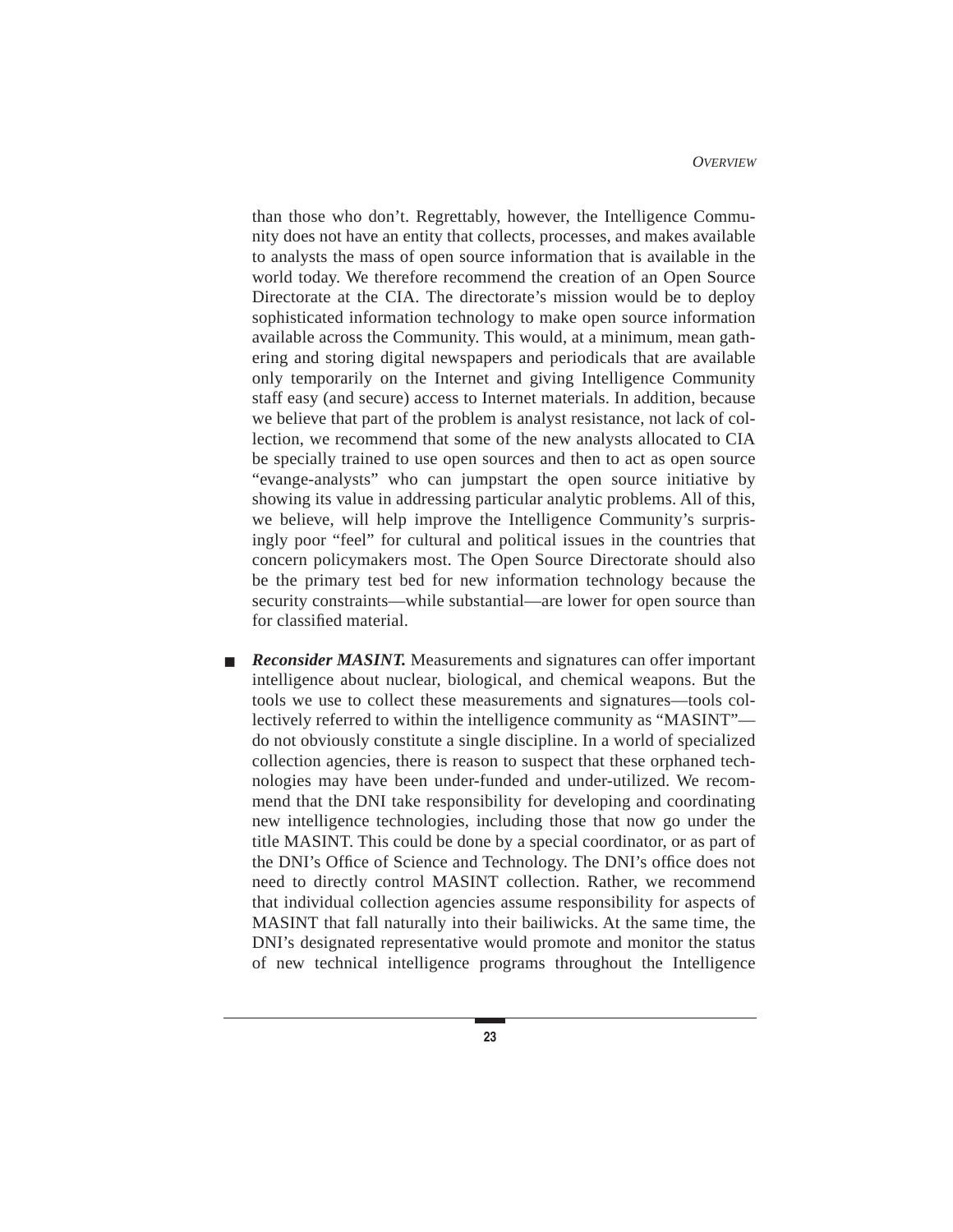Community to ensure that they are fully implemented and given the necessary attention.

### **Additional Collection Recommendations**

In addition to those described above, Chapter Seven of our report offers recommendations concerning:

- Developing new human and technical collection methods;
- Professionalizing human intelligence across the Intelligence Community;
- Creating a larger and better-trained human intelligence officer cadre;
- Amending the Foreign Intelligence Surveillance Act to extend the duration of certain forms of electronic surveillance against non-U.S. persons, to ease administrative burdens on NSA and the Department of Justice; and
- Improving the protection of sources and methods by reducing authorized and unauthorized disclosures.

### **Transforming Analysis**

Integrated, innovative collection is just the beginning of what the Intelligence Community needs. Some of the reforms already discussed, particularly the DNI-level "Mission Managers," will improve analysis. But much more is needed. In particular, analytic expertise must be deepened, intelligence gaps reduced, and existing information made more usable—all of which would improve the quality of intelligence.

As an overarching point, however, the Intelligence Community must recognize the central role of analysts in the intelligence process. Needless to say, analysts are the people who analyze intelligence, put it in context, and communicate the intelligence to the people who need it. But in addition, analysts are the repositories for what the Intelligence Community *doesn't* know, and they must clearly convey these gaps to decisionmakers—as well as to collectors so that the Intelligence Community does everything it can to fill the holes. (Analysts will also play an increasingly prominent role in information security, as they "translate" intelligence from the most sensitive of sources to a variety of consumers, ranging from state and local first responders to senior policymakers.) To enable analysts to fulfill these roles, we recommend the following: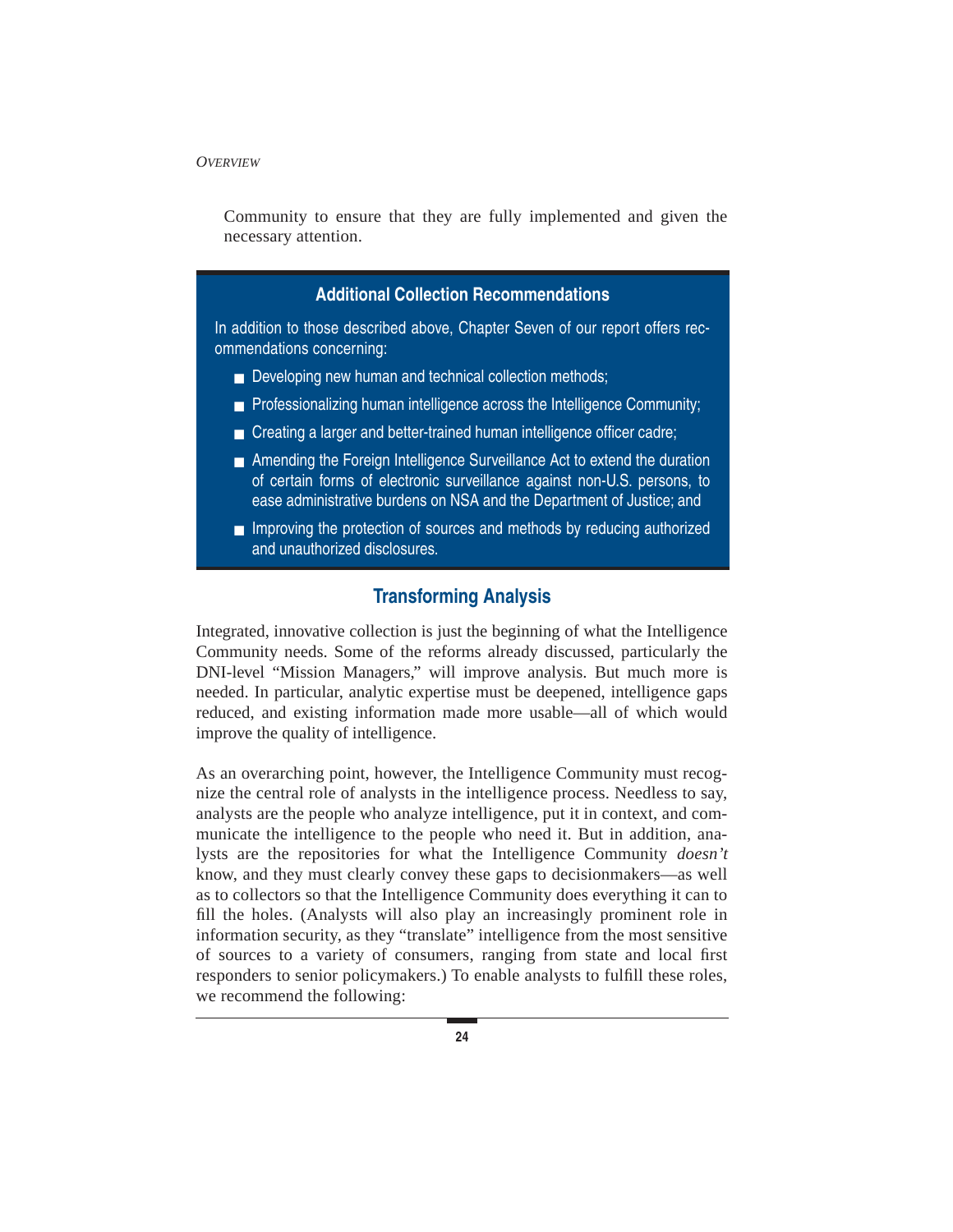- *Empower Mission Managers to coordinate analytic efforts on a given topic.* The Mission Managers we propose would serve as the focal point for all aspects of the intelligence effort on a particular issue. They would be aware of the analytic expertise in various intelligence agencies, assess the quality of analytic products, identify strategic questions receiving inadequate attention, encourage alternative analysis, and ensure that dissenting views are expressed to intelligence users. When necessary, they would recommend that the DNI use his personnel authorities to move analysts to priority intelligence topics. At the same time, Mission Managers should *not* be responsible for providing a single, homogenized analytic product to decisionmakers; rather, Mission Managers should be responsible for encouraging alternative analysis and for ensuring that dissenting views are expressed to intelligence customers. In sum, Mission Managers should be able to find the right people and expertise and make sure that the right analysis, including alternative analysis, is getting done.
- *Strengthen long-term and strategic analysis***.** The most common complaint we heard from analysts in the Intelligence Community was that the pressing demand for current intelligence "eats up everything else." Analysts cannot maintain their expertise if they cannot conduct longterm and strategic analysis. Because this malady is so pervasive and has proven so resistant to conventional solutions, we recommend establishing an organization to perform only long-term and strategic analysis under the National Intelligence Council, the Community's existing focal point for interagency long-term analytic efforts. The new unit could serve as a focal point for Community-wide alternative analysis, thereby complementing agency-specific efforts at independent analysis. And although some analysts in this organization would be permanently assigned, at least half would serve only temporarily and would come from all intelligence agencies, including NGA and NSA, as well as from outside the government. Such rotations would reinforce good tradecraft habits, as well as foster a greater sense of Community among analysts and spur collaboration on other projects.
- *Encourage diverse and independent analysis*. We believe that diverse and independent analysis—often referred to as "competitive analysis"—should come from many sources. As we have just noted, we recommend that our proposed long-term research and analysis unit, as well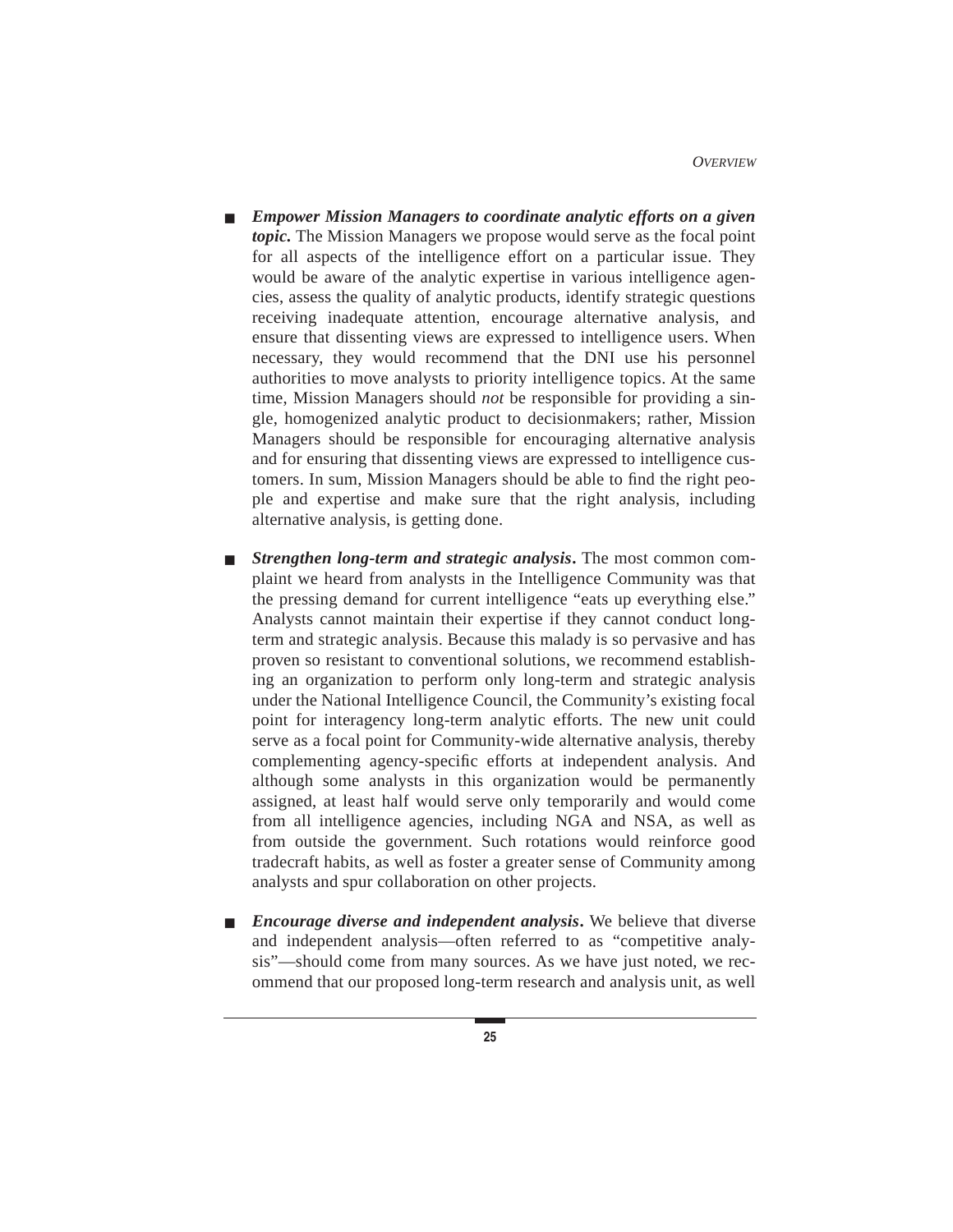as the National Intelligence Council, conduct extensive independent analysis. In some circumstances there is also a place for a "devil's advocate"—someone appointed to challenge the consensus view. We also think it important that a not-for-profit "sponsored research institute" be created *outside* the Intelligence Community; such an institute would serve as a critical window into outside expertise, conduct its own research, and reach out to specialists, including academics and technical experts, business and industry leaders, and representatives from the nonprofit sector. Finally, the Intelligence Community should encourage independent analysis throughout its analytic ranks. In our view, this can best be accomplished through the preservation of dispersed analytic resources (as opposed to consolidation in large "centers"), active efforts by Mission Managers to promote independent analysis, and Community-wide training that instills the importance of such analysis.

- *Improve the rigor and "tradecraft" of analysis***.** Our studies, and many observers, point to a decline in analytic rigor within the Intelligence Community. Analysts have suffered from weak leadership, insufficient training, and budget cutbacks that led to the loss of our best, most senior analysts. There is no quick fix for tradecraft problems. However, we recommend several steps: increasing analyst training; ensuring that managers and budget-writers allot time and resources for analysts to actually *get* trained; standardizing good tradecraft practices through the use of a National Intelligence University; creating structures and practices that increase competitive analysis; increasing managerial training for Intelligence Community supervisors; enabling joint and rotational assignment opportunities; ensuring that finished intelligence products are sufficiently transparent so that an analyst's reasoning is visible to intelligence customers; and implementing other changes in human resource policies—such as merit-based-pay—so that the best analysts are encouraged to stay in government service.
- *Communicating intelligence to policymakers***.** The best intelligence in the world is worthless unless it is effectively and accurately communicated to those who need it. The Iraq weapons of mass destruction case is a stark example. The daily reports sent to the President and senior policymakers discussing Iraq over many months proved to be disastrously one-sided. We thus offer recommendations on ways in which intelligence products can be enhanced, including how the President's Daily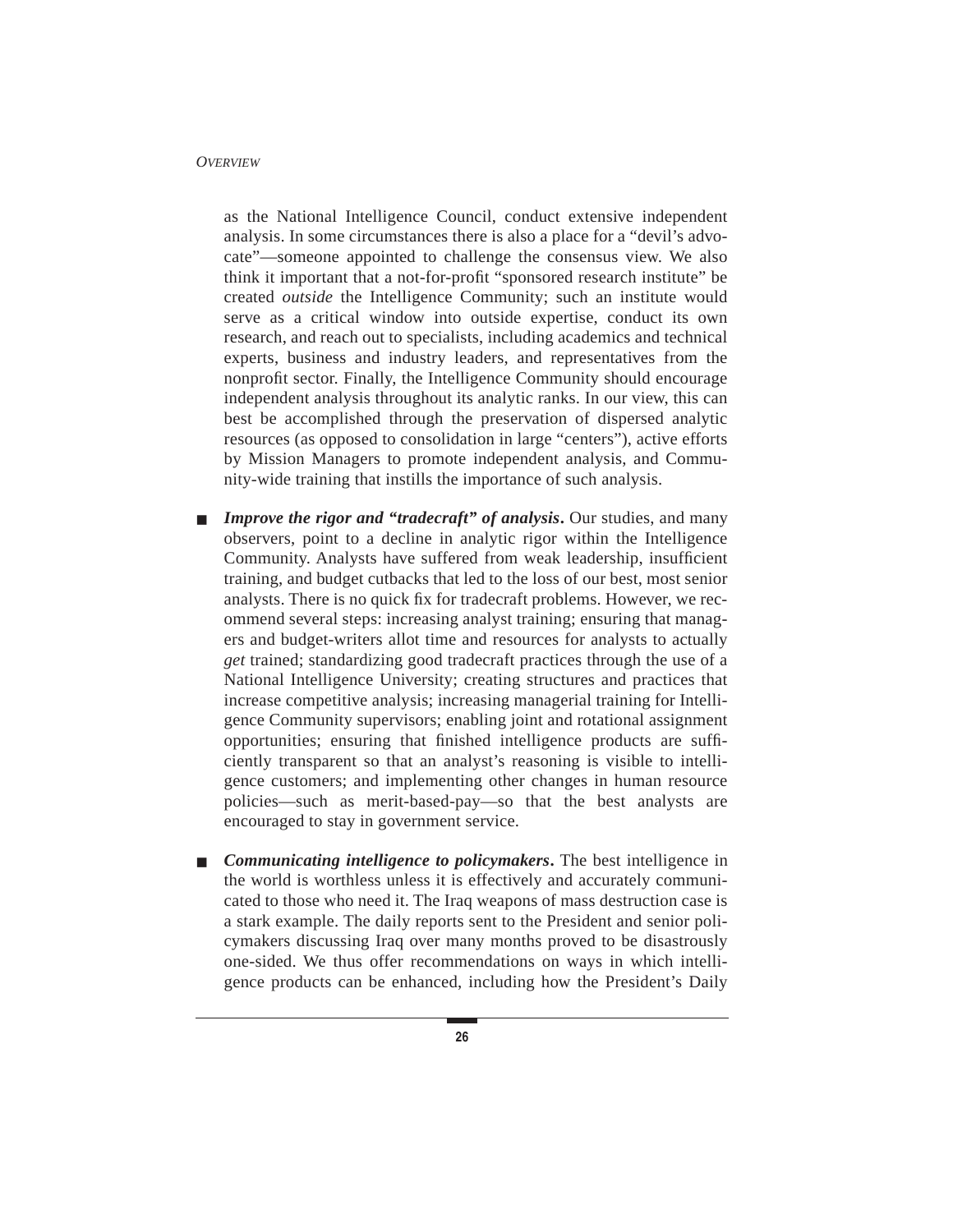Brief (PDB) might be improved. In this regard, we suggest the elimination of the inherently misleading "headline" summaries in PDBs and other senior policymaker briefs, and that the DNI oversee production of the PDB. To accomplish this, we recommend the DNI create an analytic staff too small to routinely undertake drafting itself, but large enough to have background on many of the issues that are covered by the PDB. The goal would be to enable the DNI to coordinate and oversee the process, without requiring him to take on the heavy—and almost overwhelming—mantle of daily intelligence support to the President. Critically, the DNI's staff would also ensure that the PDB reflects alternative views from the Community to the greatest extent feasible.

We also recommend that the DNI take responsibility, with the President's concurrence, for the three primary sources of intelligence that now reach the President: the PDB, the President's Terrorism Threat Report—a companion publication produced by the NCTC and focused solely on terrorism-related issues—and the briefing by the Director of the FBI. We suggest that the DNI coordinate this intelligence in a manner that eliminates redundancies and ensures that only material that is necessary for the President be included. We think this last point is especially important because we have observed a disturbing trend whereby intelligence is passed to the President (as well as other senior policymakers) not because it requires high-level attention, but because passing the information "up the chain" provides individuals and organizations with bureaucratic cover.

*Demand more from analysts.* We urge that policymakers actively probe and question analysts. In our view, such interaction is not "politicization." Analysts should expect such demanding and aggressive testing without—as a matter of principle and professionalism—allowing it to subvert their judgment.

### **Additional Analysis Recommendations**

In addition to those described above, Chapter Eight of our report offers recommendations concerning:

■ Developing technologies capable of exploiting large volumes of foreign language data without the need for human translations;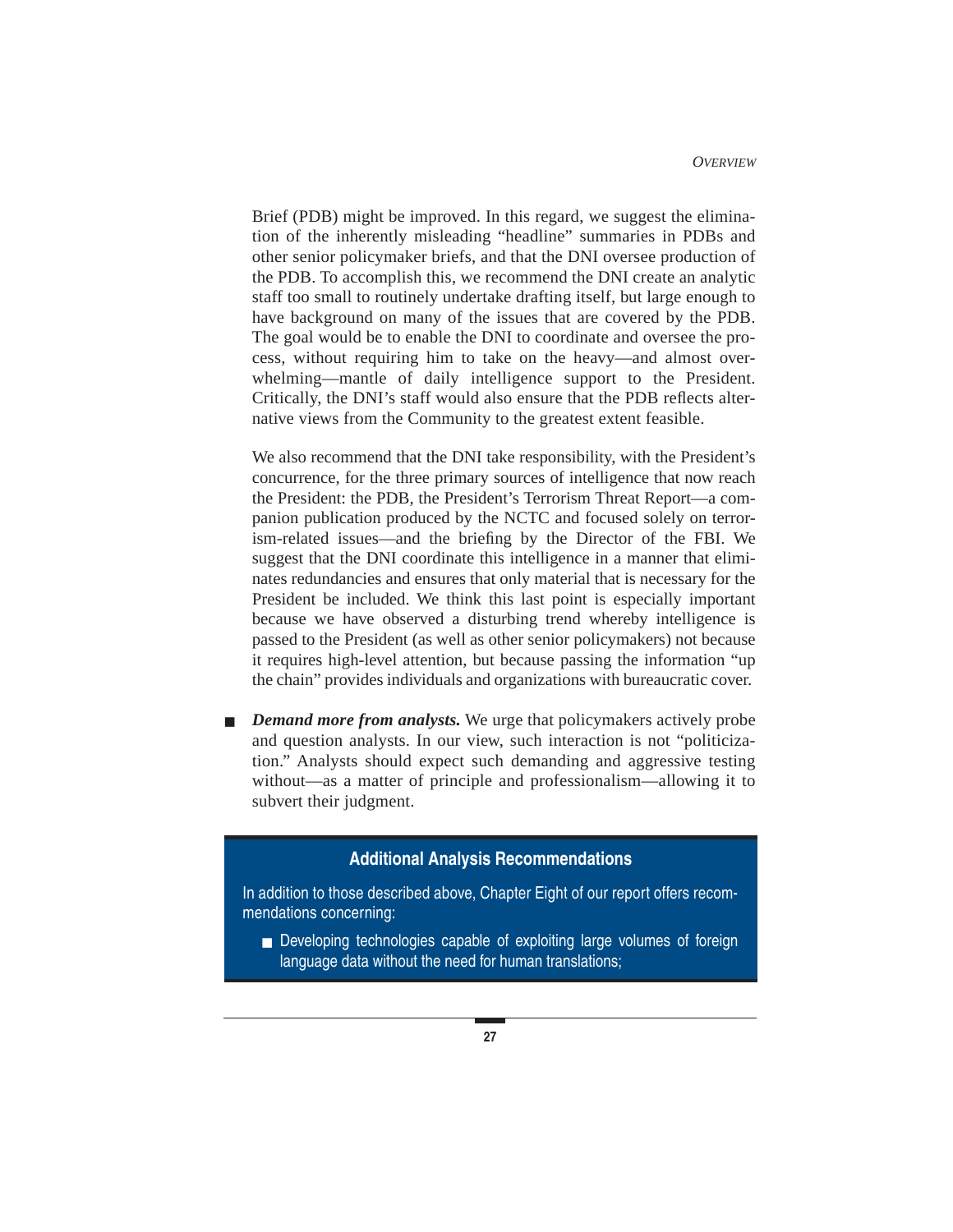

### **Information Sharing**

While the new intelligence reform legislation correctly identifies information sharing as an area where major reforms are necessary, the steps it takes to address the problem raise as many questions as they answer. The legislation creates a new position—a "Program Manager" who sits outside of the Intelligence Community and reports directly to the President—responsible for creating an integrated, government-wide Information Sharing Environment for all "terrorism information." At the same time, the Director of National Intelligence is given responsibility for facilitating information sharing for *all* intelligence information *within* the Intelligence Community.

We believe that these two separate statutory information sharing efforts should be harmonized. We are less confident that any particular mechanism is optimal. Perhaps the least bad solution to this tricky problem—short of new legislation—is to require that the Program Manager report to the President *through* the DNI, and that the Information Sharing Environment be expanded to include all intelligence information, not just intelligence related to terrorism. In recommending this solution, however, we emphasize that information sharing cannot be understood merely as an Intelligence Community endeavor; whoever leads the effort to build the Information Sharing Environment must be sensitive to the importance of distributing necessary information to those who need it both in the non-intelligence components of the federal government, and to relevant state, local, and tribal authorities.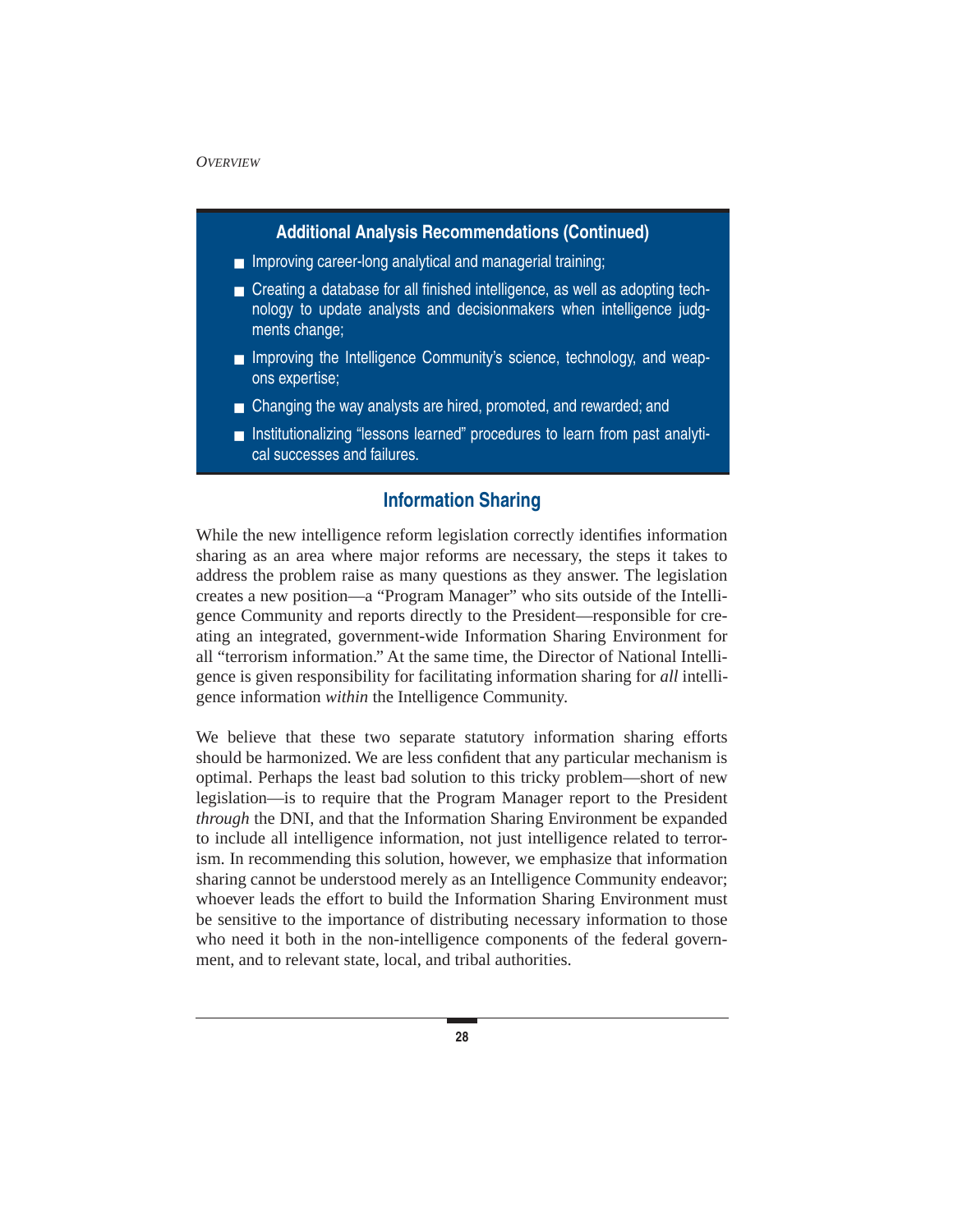We also make specific recommendations concerning how best to implement the information sharing effort. Among these recommendations are: designating a single official under the DNI who will be responsible for both information sharing *and* information security, in order to break down cultural and policy barriers that have impeded the development of a shared information space; applying advanced technologies to the Information Sharing Environment to permit more expansive sharing with far greater security protections than currently exist in the Intelligence Community; and establishing clear and consistent Community-wide information sharing and security policies. Last but not least, we recommend that the DNI jettison the phrase "information sharing" itself, which merely reinforces the (incorrect) notion that information is the property of individual intelligence agencies, rather than of the government as a whole.

Finally, we believe it is essential to note the importance of protecting civil liberties in the context of information sharing. We believe that the intelligence reform act provides the framework for appropriate protection of civil liberties in this area, and that all information sharing must be done in accordance with Attorney General guidelines relating to "U.S. persons" information. At the same time, in our view the pursuit of privacy and national security is *not* a zero-sum game. In fact, as we describe in our report, many of the very same tools that provide counterintelligence protection can be equally valuable in protecting privacy.

### **Intelligence at Home: the FBI, Justice, and Homeland Security**

Although the FBI has made strides in turning itself into a true collector and analyst of intelligence, it still has a long way to go. The Bureau, among other things, has set up Field Intelligence Groups in each of its 56 field offices and created an Executive Assistant Director for Intelligence with broad responsibility for the FBI's intelligence mission. Yet even FBI officials acknowledge that its collection and analysis capabilities will be a work in progress until at least 2010.

In our view, the biggest challenge is to make the FBI a full participant in the Intelligence Community. This is not just a matter of giving the Bureau new resources and new authority. It must also mean integrating the FBI into a Community that is subject to the DNI's coordination and leadership. Unfortunately, the intelligence reform legislation leaves the FBI's relationship to the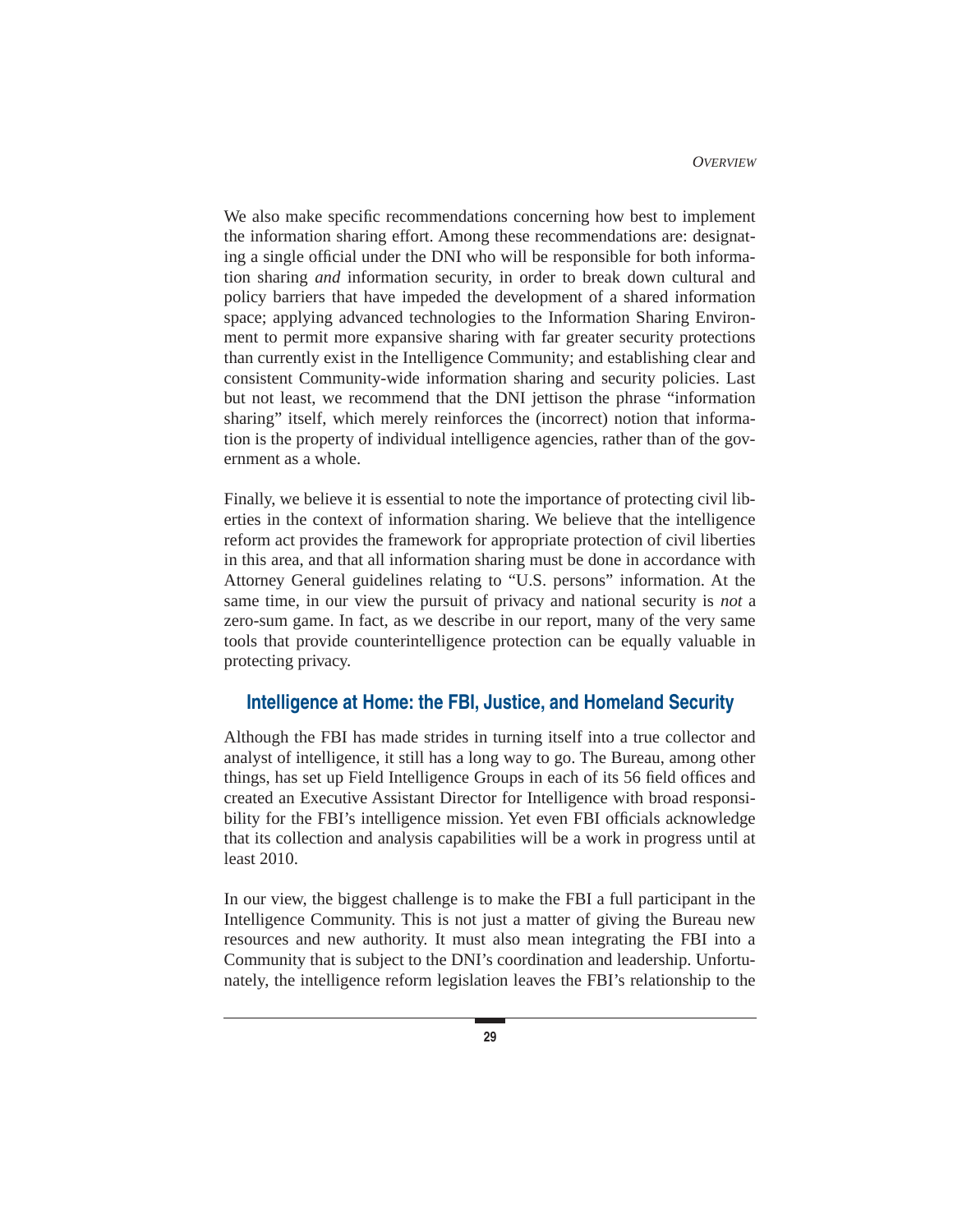DNI especially murky. We recommend that the President make clear that the FBI's intelligence activities are to be fully coordinated with the DNI and the rest of the Community.

■ *Create a separate National Security Service within the FBI that includes the Bureau's Counterintelligence and Counterterrorism Divisions, as well as the Directorate of Intelligence.* The intelligence reform act empowers the DNI to lead the Intelligence Community, which includes the FBI's "intelligence elements." Although the statute leaves the term ambiguous, we believe that "elements" must include *all* of the Bureau's national security-related components—the Intelligence Directorate *and* the Counterterrorism and Counterintelligence Divisions. Anything less and the DNI's ability to coordinate intelligence across our nation's borders will be dangerously inadequate.

Simply granting the DNI authority over the Bureau's current Directorate of Intelligence is, we believe, insufficient. We say this because the Directorate of Intelligence has surprisingly little operational, personnel, and budgetary authority. Currently the directorate has no authority to initiate, terminate, or re-direct any collection or investigative operation in any of the FBI's 56 regional field offices that are scattered throughout the nation or within any of the four operational divisions (Counterintelligence, Counterterrorism, Cyber, and Criminal) at FBI Headquarters. Although the Directorate of Intelligence may "task" the field offices to collect against certain requirements, it has no direct authority to ensure that FBI resources actually carry out these requirements. Its "taskings" are really "askings." Nor does the directorate contain the great bulk of the FBI's intelligence analysts. And the directorate has no clear control over the Bureau's portion of the National Intelligence Program budget, which is largely spent by the Counterterrorism and Counterintelligence Divisions. In short, the intelligence directorate has few, if any, mechanisms for exercising direct authorities over FBI's intelligence collectors or analytic products. With a direct line of authority only to the Bureau's Directorate of Intelligence, the DNI cannot be ensured influence over the Bureau's national security functions, and the FBI will not be fully integrated into the Intelligence Community.

We therefore recommend the creation of a separate National Security Service *within the FBI* that has full authority to manage, direct, and control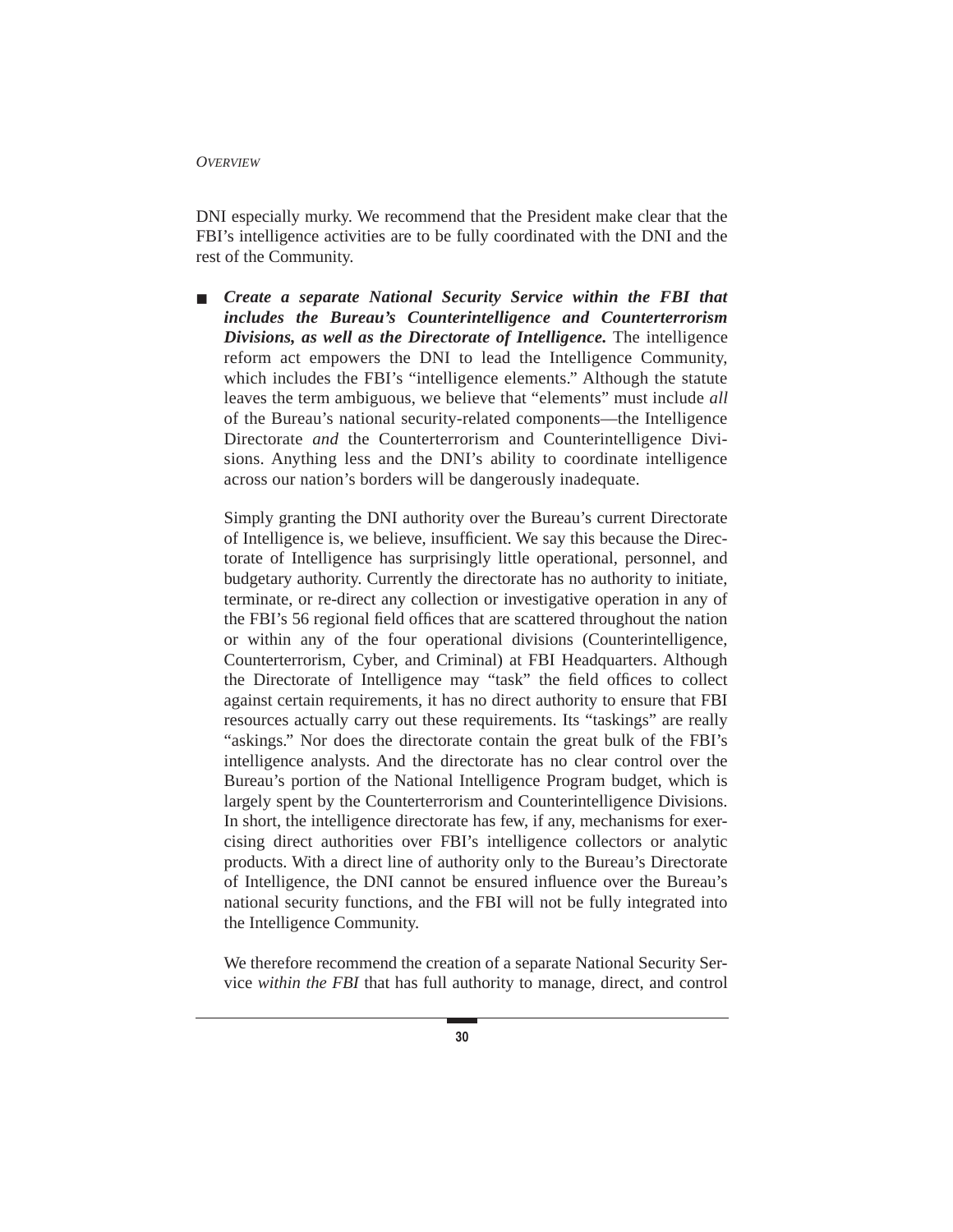all Headquarters and Field Office resources engaged in counterintelligence, counterterrorism, and foreign intelligence collection, investigations, operations, and analysis. Critically, this division would then be subject to the same DNI authorities as apply to such Defense agencies as NSA and NGA. Of equal importance, this structure would maintain the Attorney General's oversight of the FBI's activities to ensure the Bureau's compliance with U.S. law. In this sense, the Attorney General's role would be similar to that of the Secretary of Defense, who—even with the appointment of the DNI—continues to oversee Defense Department agencies within the Intelligence Community, like NSA and NGA.

- *Ensure better mechanisms for coordination and cooperation on foreign intelligence collection in the United States.* The expansion of the FBI's intelligence collection and reporting activities over the past few years has engendered turf battles between the CIA and the FBI that have already caused counterproductive conflicts both within and outside of the United States. In particular, the two agencies have clashed over the domestic collection of foreign intelligence—an area in which they have long shared responsibilities. We see no reason to change the status quo dramatically or to expand the FBI's authority over foreign intelligence gathering inside the United States. If unanticipated conflicts emerge, both agencies should be instructed to take their differences to the DNI for resolution. The two agencies' capabilities should complement, rather than compete with, one another. We also expect that such an integrated approach would continue to rely on the existing Attorney General guidelines, which carefully limit the way both agencies operate within the United States, and with regard to U.S. persons overseas. We believe that strong CIA/FBI cooperation and clear guidelines are essential for protection of civil liberties as well as for effective intelligence gathering.
- *Reorient the Department of Justice.* Every agency that has major responsibility for terrorism and intelligence has been overhauled in the past four years. With one exception: at the Department of Justice, the famous "wall" between intelligence and criminal law still lingers, at least on the organization charts. On one side is the Office of Intelligence Policy and Review, which handles Foreign Intelligence Surveillance Court orders—those court orders that permit wiretaps and physical searches for national security reasons. On the other side are two separate sections of the Criminal Division (Counterterrorism and Counterespionage), reporting to two separate Deputy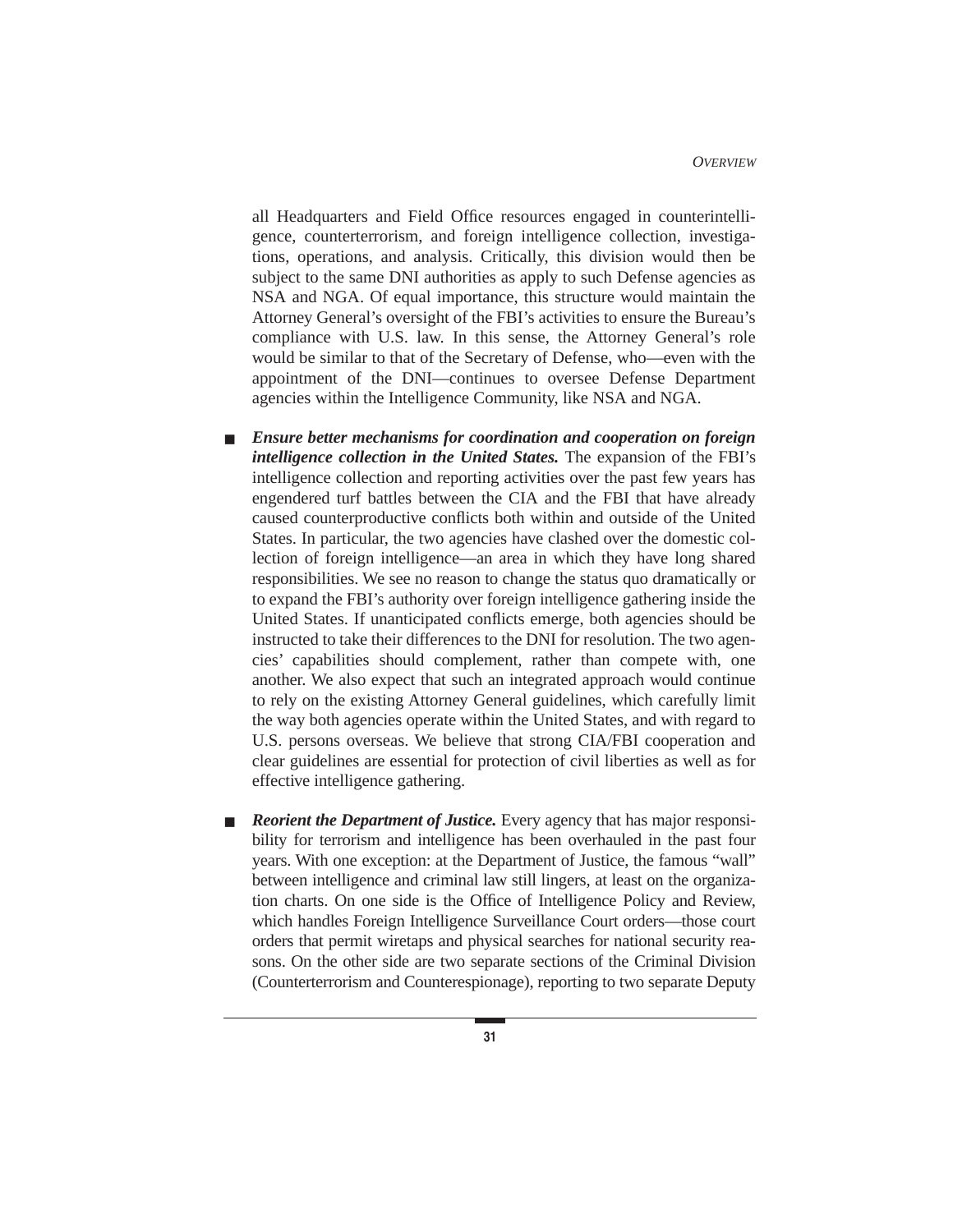Assistant Attorneys General. This organizational throwback to the 1990s scatters intelligence expertise throughout the Department and in some cases has contributed to errors that hampered intelligence gathering. A single office with responsibility for counterterrorism, counterintelligence, and intelligence investigations would ensure better communication and reduce the tendency to rebuild the wall along bureaucratic lines.

We recommend that these three components (perhaps joined by a fourth Justice Department component that coordinates issues related to transnational crimes) be placed together under the authority of an Assistant Attorney General for National Security who would, like the Assistant Attorney General for the Criminal Division, report either directly to the Deputy Attorney General, or to a newly created Associate Attorney General responsible for both the National Security and Criminal Divisions.

■ *Strengthen the Department of Homeland Security's relationship with the Intelligence Community.* The Department of Homeland Security is the primary repository of information about what passes in and out of the country—a critical participant in safeguarding the United States from nuclear, biological, or chemical attack. Yet, since its inception, Homeland Security has faced immense challenges in collecting information effectively, making it available to analysts and users both inside and outside the Department, and bringing intelligence support to law enforcement and first responders who seek to act on such information. We did not conduct a detailed study of Homeland Security's capabilities, but it is clear to us that the department faces challenges in all four roles it plays in the intelligence community—as collector, analyst, disseminator, and customer.

Among the obstacles confronting Homeland Security, we found during the course of our study that the Department's Immigration and Customs Enforcement still operates under an order inherited from the Treasury Department in the 1980s. The order requires high-level approval for virtually all information sharing and assistance to the Intelligence Community. We think this order should be rescinded, and we believe the DNI should carefully examine how Homeland Security works with the rest of the Intelligence Community.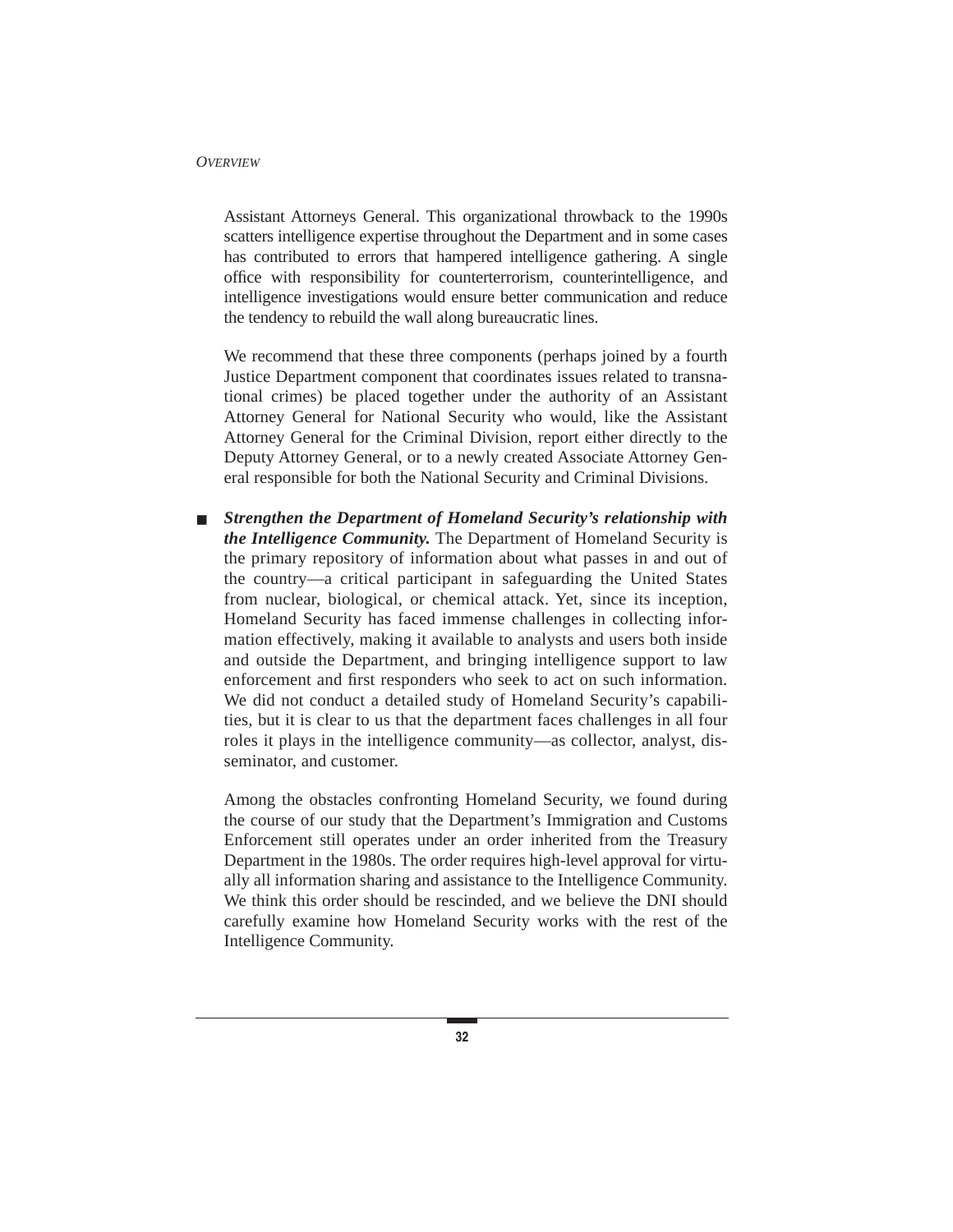### **Counterintelligence**

Every intelligence service on the planet wants to steal secrets from the last remaining superpower. But as other nations increase their intelligence operations against the United States, U.S. counterintelligence has been in a defensive crouch—fractured, narrowly focused, and lacking national direction. This may change as a result of the President's newly announced counterintelligence strategy. The good ideas in the strategy must, however, still be put into practice.

CIA does counterintelligence abroad, but its capabilities are limited. The FBI's counterintelligence efforts within the United States are well-staffed, but hardly strategic in their nature. Finally, the Defense Department's counterintelligence capabilities lack effective cross-department integration and direction. To address these concerns, we recommend four steps to strengthen counterintelligence: the empowerment of the nation's chief counterintelligence officer, the National Counterintelligence Executive (NCIX); the development of a new CIA capability for enhancing counterintelligence abroad; the centralization of the Defense Department's counterintelligence functions; and, as suggested earlier, bringing the FBI into the Intelligence Community to ensure that its robust counterintelligence capabilities are employed in line with the DNI's priorities. Moreover, all of these efforts must focus greater attention on the technical aspects of counterintelligence, as our adversaries shift from human spying to attempting to penetrate our information infrastructure.

### **Covert Action**

If used in a careful and limited way, covert action can serve as a more subtle and surgical tool than forms of acknowledged employment of U.S. power and influence. As part of our overall review of the Intelligence Community, we conducted a careful study of U.S. covert action capabilities. Our findings were included in a short, separate chapter of our classified report. Regrettably, this area is so heavily classified that we could not include a chapter on the subject in our unclassified report.

We will, however, state here—at a necessarily high level of generality—some of our overall conclusions on covert action. At the outset, we note that we found current covert action programs in the counterproliferation and counterterrorism areas to be energetic, innovative, and well-executed within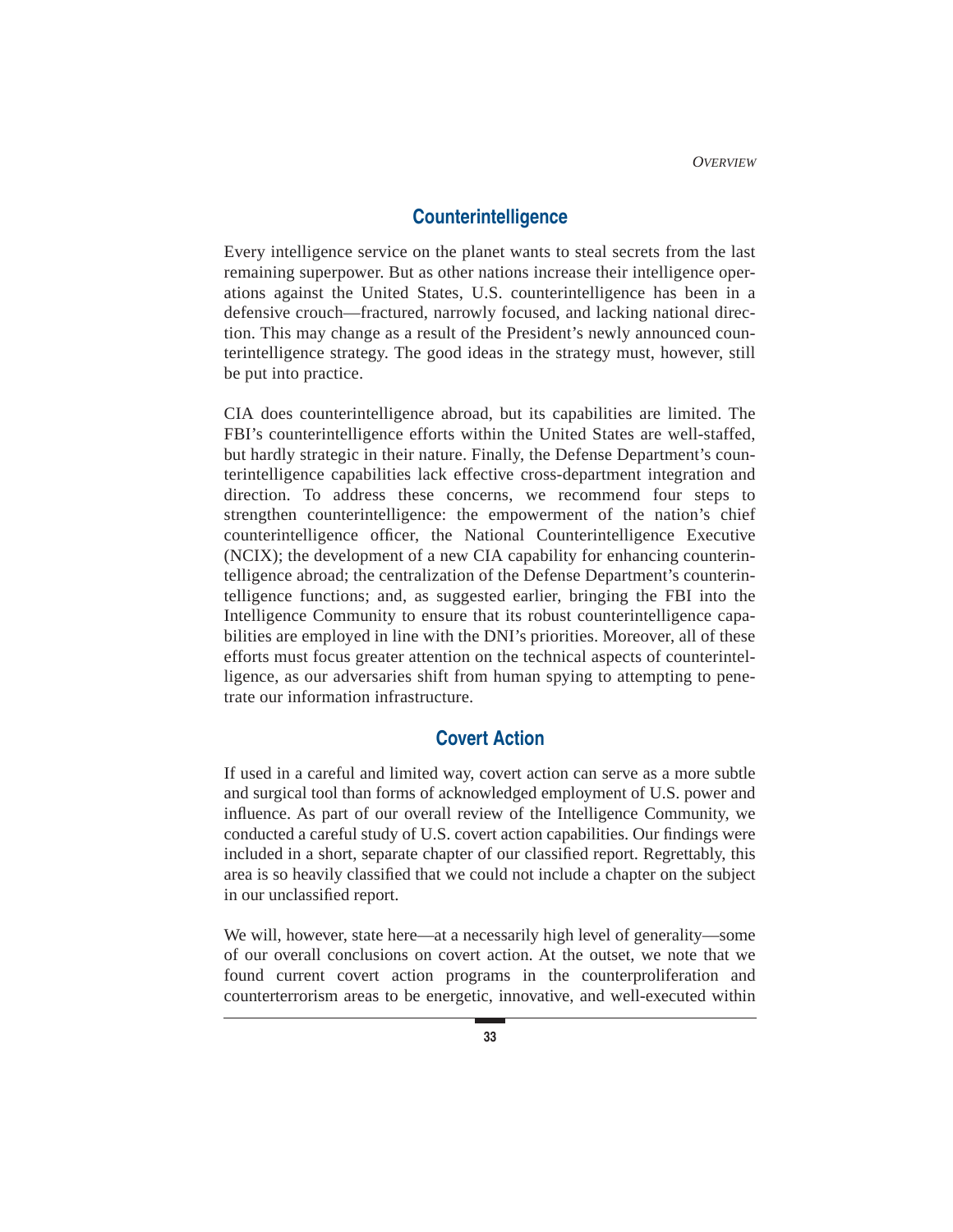the limits of their authority and funding. Yet some critically important programs are hobbled by lack of sustained strategic planning, insufficient commitment of resources on a long-term basis, and a disjointed management structure. In our classified report we suggest organizational changes that we believe would consolidate support functions for covert action and improve the management of covert action programs within the Intelligence Community; we are unable to provide further details on these recommendations, however, in this unclassified format.

### **Addressing Proliferation**

So far, we have focused on improving the Intelligence Community writ large—on the theory that only a redesigned Community can substantially improve its performance in assessing the threat posed by weapons of mass destruction. But quite apart from the structural changes we have already recommended, the Intelligence Community also needs to change the way it approaches two of the greatest threats—biological weapons and new forms of nuclear proliferation.

#### *Biological Weapons*

The 2001 anthrax attacks on the United States killed five people, crippled mail delivery in several cities for a year, and imposed more than a billion dollars in decontamination costs. For all that, we were lucky. Biological weapons are cheaper and easier to acquire than nuclear weapons—and they could be more deadly. The threat is deeply troubling today; it will be more so tomorrow, when genetic modification techniques will allow the creation of even worse biological weapons. Most of the traditional Intelligence Community collection tools are of little or no use in tackling biological weapons. In our classified report, we discuss some of the specific challenges that confront our intelligence effort against the biological threat—but regrettably we cannot discuss them here.

Faced with a high-priority problem that does not yield to traditional methods, large parts of the Intelligence Community seem to have lowered their expectations and focused on other priorities. This is unacceptable. The Intelligence Community, and the government as a whole, needs to approach the problem with a new urgency and new strategies: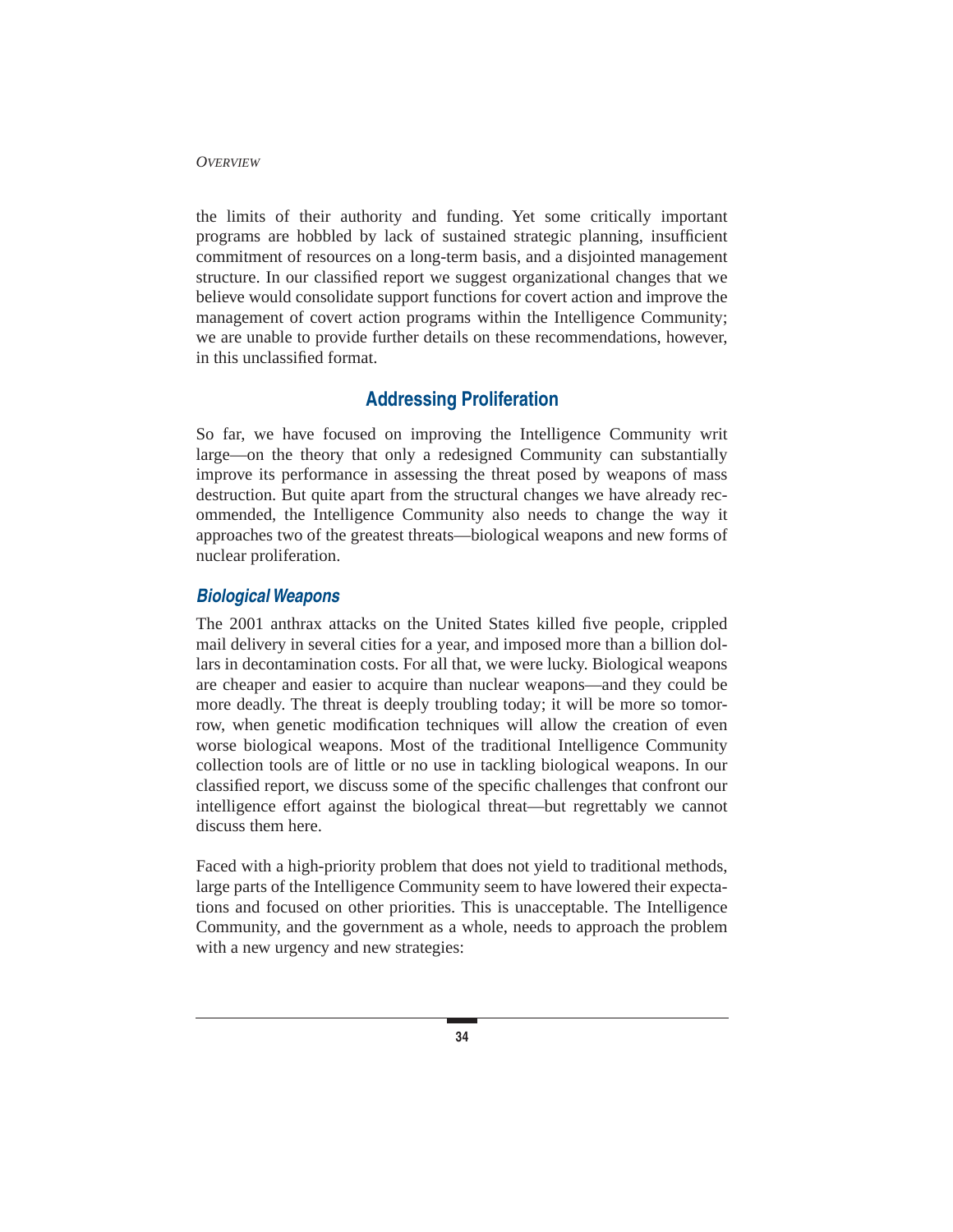- Work with the biological sciences community. The Intelligence Community simply does not have the in-depth technical knowledge about biological weapons that it has about nuclear weapons. To close the expertise gap, the Community cannot rely on hiring biologists, whose knowledge and skills are extremely important, but whose depth and timeliness of expertise begins eroding as soon as they move from the laboratory to the intelligence profession. Instead, the DNI should create a Community Biodefense Initiative to institutionalize outreach to technical experts inside and outside of government. We describe specific components of this initiative in the body of our report.
- *Make targeted collection of biological weapons intelligence a priority within the Intelligence Community.* The Intelligence Community's collection woes starkly illustrate the need for more aggressive, targeted approaches to collection on biological threats. We recommend that the DNI create a deputy within the National Counter Proliferation Center who is specifically responsible for biological weapons; this deputy would ensure the implementation of a comprehensive biological weapons targeting strategy, which would entail gaining real-time access to non-traditional sources of information, filtering open source data, and devising specific collection initiatives directed at the resulting targets.
- *Leverage regulation for biological weapons intelligence*. The United States should look outside of intelligence channels for enforcement mechanisms that can provide new avenues of international cooperation and resulting opportunities for intelligence collection on biological threats. In the corresponding chapter of our report, we recommend encouraging foreign criminalization of biological weapons development and establishing biosafety and biosecurity regulations under United Nations Security Council Resolution 1540. We also propose extending biosecurity and biosafety regulations to foreign institutions with commercial ties to the United States.

### *Nuclear Weapons*

The intelligence challenge posed by nuclear weapons continues to evolve. The Intelligence Community must continue to monitor established nuclear states such as Russia and China, and at the same time face newer and potentially more daunting challenges like terrorist use of a nuclear weapon. But the focus of the U.S. Intelligence Community has historically been on the capa-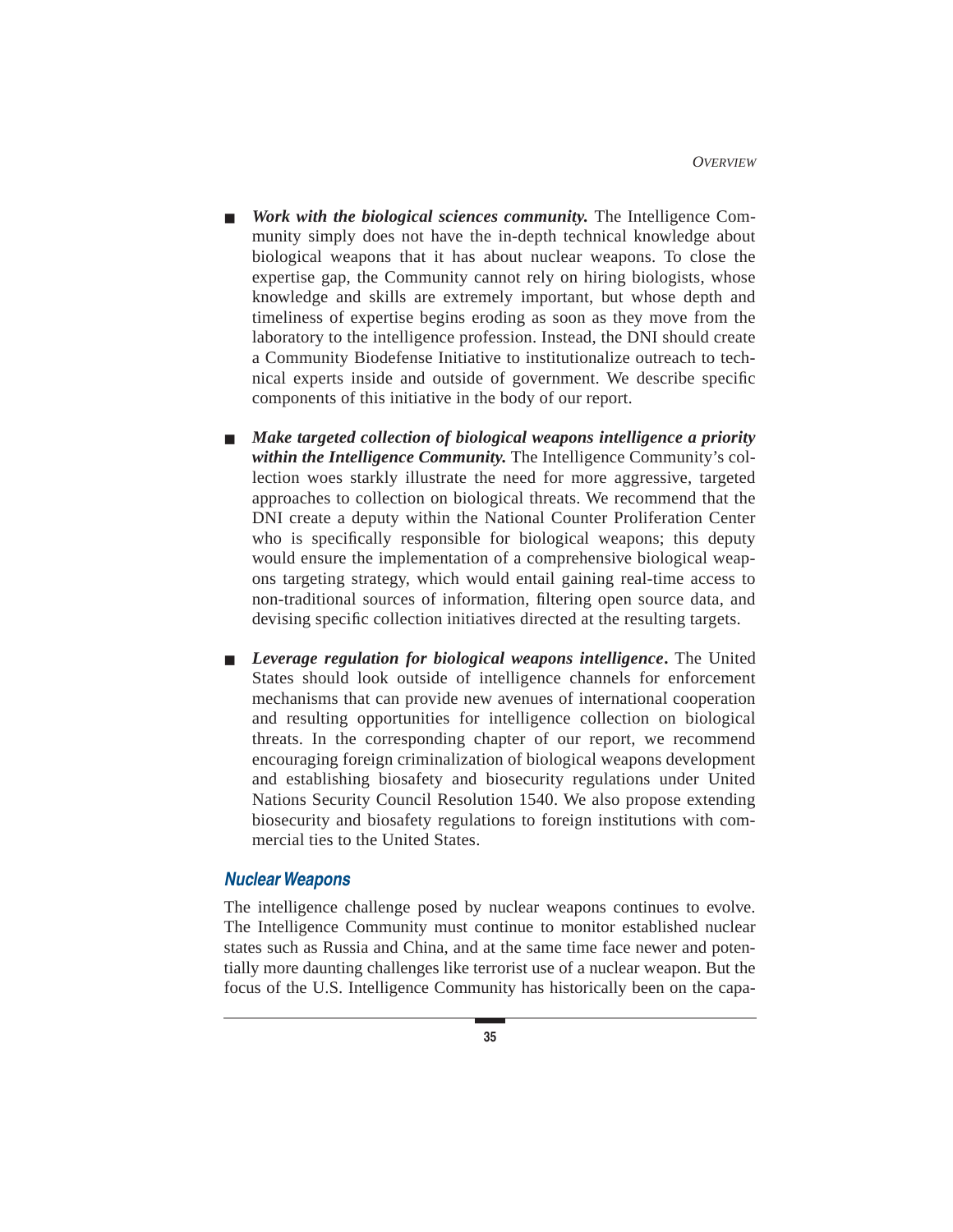bilities of large nation states. When applied to the problem of terrorist organizations and smaller states, many of our intelligence capabilities are inadequate.

The challenges posed by the new environment are well-illustrated by two aspects of nuclear proliferation. The first is the continuing challenge of monitoring insecure nuclear weapons and materials, or "loose nukes"—mainly in the former Soviet Union but also potentially in other nations. The second aspect is the appearance of non-state nuclear "brokers," such as the private proliferation network run by the Pakistani scientist A.Q. Khan. In Khan's case, innovative human intelligence efforts gave the United States access to this proliferation web. However, not only does the full scope of Khan's work remain unknown, but senior officials readily acknowledge that the Intelligence Community must know more about the private networks that support proliferation. The Intelligence Community must adapt to the changing threat.

### *Intelligence Support to Interdiction*

So far, the Intelligence Community has enjoyed a number of successes intercepting materials related to nuclear, biological, and chemical weapons (and their related delivery systems)—the process commonly referred to as "interdiction." But success has come at a cost. The Intelligence Community has focused so much energy on its own efforts that the Community shows less ambition and imagination in supporting other agencies that should play a large role in interdiction. Many other federal agencies could do more to interdict precursors, weapons components, and dangerous agents if they had effective intelligence support. We recommend several mechanisms to improve intelligence support to these agencies, most particularly the creation of a counterproliferation Joint Interagency Task Force modeled on similar entities that have proved successful in the counternarcotics context.

Moreover, since it may not be possible in all cases to identify proliferation shipments before they reach the United States, our last line of defense is detecting and stopping these shipments before they reach our border. Yet new sensor technologies have faced challenges. In the corresponding chapter of this report, we suggest how the Intelligence Community and Department of Homeland Security can work together on this issue.